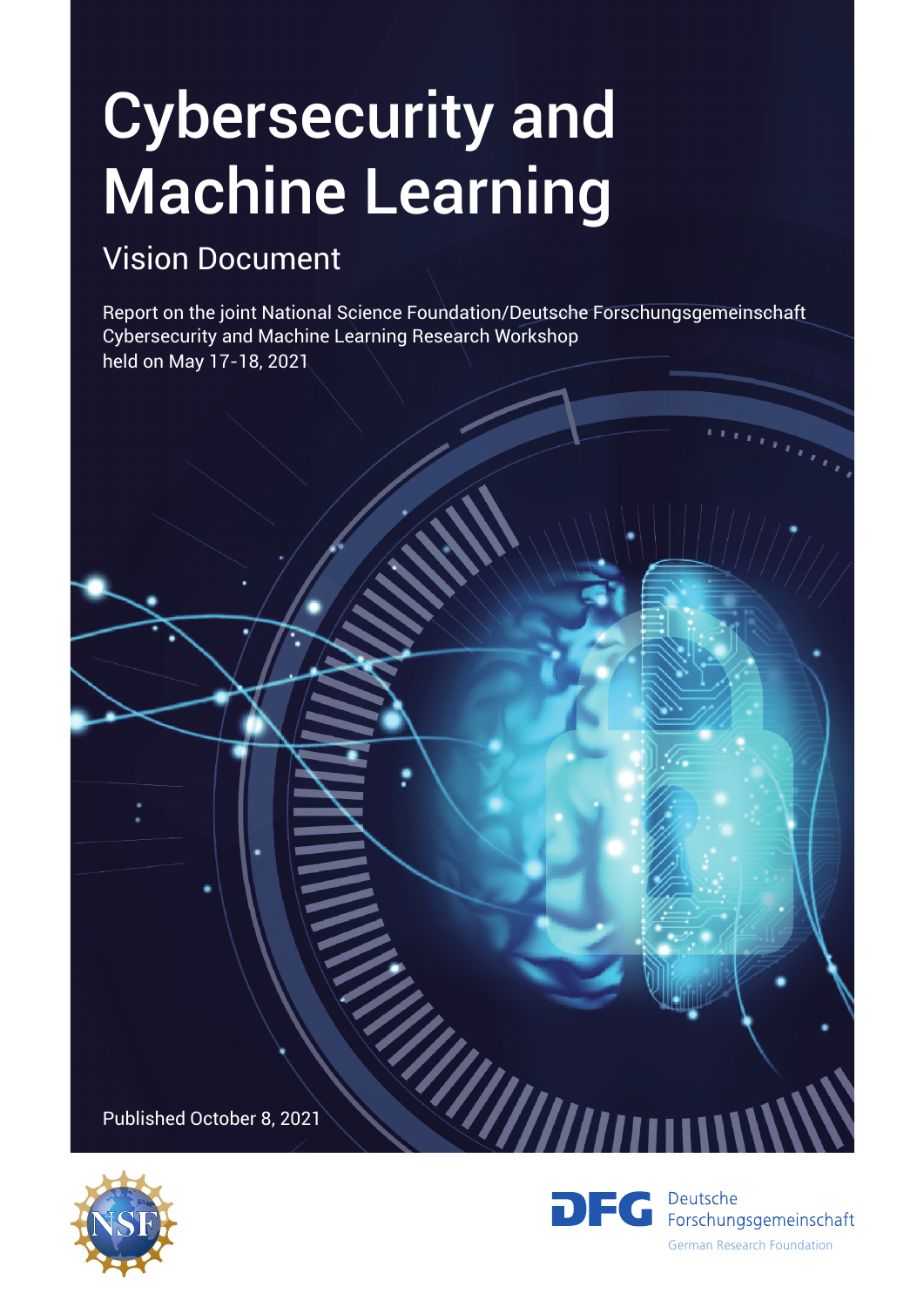### **Contributors**

**Patrick McDaniel |** The Pennsylvania State University **Thorsten Holz |** Ruhr-Universität Bochum **Indra Spiecker genannt Döhmann |** Goethe Universität Frankfurt a. M. **Christopher Burchard |** Goethe Universität Frankfurt a. M. **Ahmad-Reza Sadeghi |** Technische Universität Darmstadt **Konrad Rieck |** Technische Universität Braunschweig **Kamalika Chaudhuri |** University of California, San Diego **Somesh Jha |** University of Wisconsin **Andrea Matwyshyn |** The Pennsylvania State University **David Evans |** University of Virginia **Felix Freiling |** Friedrich-Alexander-Universität Erlangen-Nürnberg **Amy Hasan |** The Pennsylvania State University

## **Other contributors**

**Phil Regalia |** National Science Foundation (NSF) **Sandip Kundu |** University of Massachusetts Amherst **Florentin Neumann |** Deutsche Forschungsgemeinschaft (DFG, German Research Foundation) **Bettina Schuffert |** Deutsche Forschungsgemeinschaft (DFG, German Research Foundation)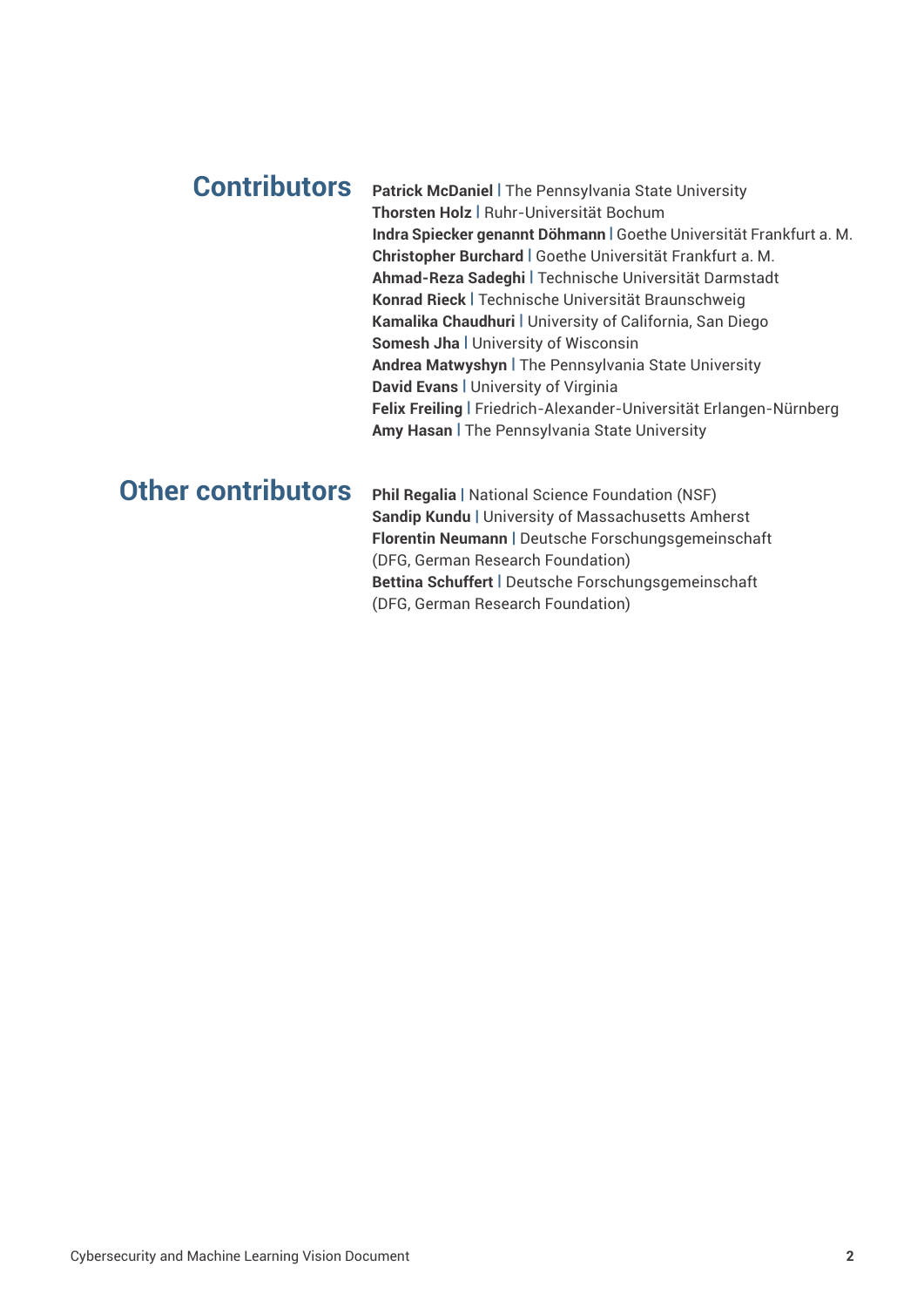## **About the Foundations**



#### **About the National Science Foundation**

The National Science Foundation (NSF) is an independent federal agency created by Congress in 1950 "to promote the progress of science; to advance the national health, prosperity, and welfare; to secure the national defense..." NSF is vital because it supports basic research and people to create knowledge that transforms the future. This type of support:

- $\rightarrow$  Is a primary driver of the U.S. economy;
- $\rightarrow$  Enhances the nation's security;
- → Advances knowledge to sustain global leadership.

With an annual budget of \$8.5 billion (FY 2021), NSF is the funding source for approximately 25 percent of all federally supported basic research conducted by America's colleges and universities. In many fields such as mathematics, computer science and the social sciences, NSF is the major source of federal backing.



#### **About the Deutsche Forschungsgemeinschaft (DFG, German Research Foundation)**

The DFG is the central, independent research funding organization in Germany. It serves all branches of science and the humanities by funding research projects at universities and other research institutions.

The DFG promotes excellence by selecting the best research projects on a competitive basis and facilitating national and international collaboration among researchers. Its mandate also includes encouraging the advancement and training of early career researchers, promoting gender equality in the German scientific and academic communities, providing scientific policy advice, and fostering relations between the research community and society and the private sector.

The DFG is an association under private law. Its member organizations include research universities, non-university research institutions, such as the Max Planck Society, Fraunhofer, the Helmholtz Association and the Leibniz Association, the academies of sciences and humanities, and a number of scientific associations. The DFG has a current annual budget of  $\epsilon$  3.3 billion, provided primarily by the German federal government (69 percent) and the states (29 percent), but also including EU funds and private donations.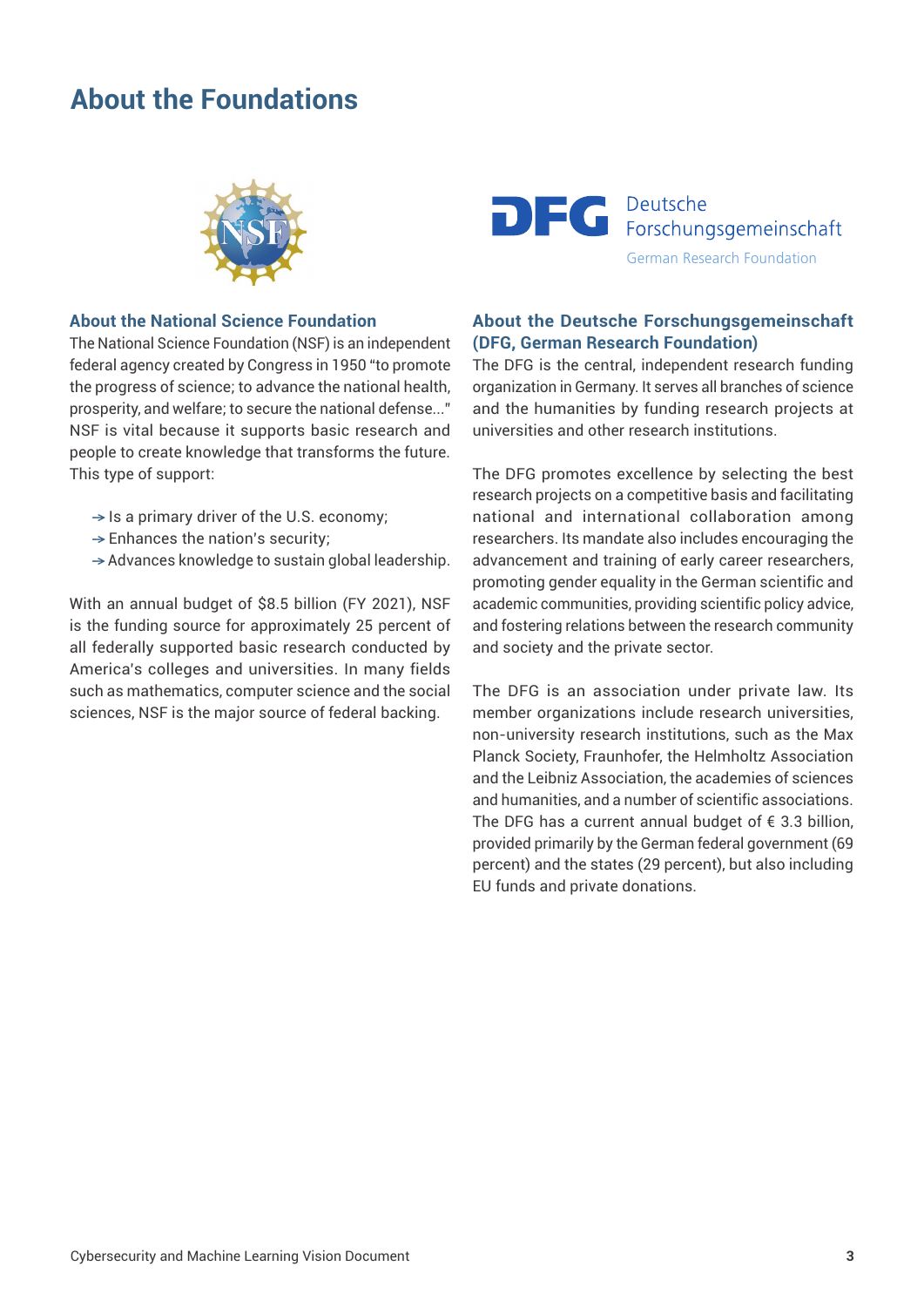## **About this Document**

On January 25-27, 2021, in collaboration with National Science Foundation (NSF) and the Deutsche Forschungsgemeinschaft (DFG, German Research Foundation), an invitation-only workshop to assess the research challenges and opportunities at the intersection of cybersecurity and machine learning was held. The workshop brought together senior members from both the United States and Germany from government and academia to discuss the current state of the art and future research needs, and to identify key research gaps. The group of experts developed a draft roadmap that was shared and discussed with the wider academic community at the virtual "DFG-NSF Research Workshop on Cybersecurity and Machine Learning" on May 17 – 18, 2021. This report is a summary of the discussions, framed around research questions and possible topics for future research directions.

## **Acknowledgements**

The National Science Foundation and Deutsche Forschungsgemeinschaft (DFG, German Research Foundation) gratefully acknowledge Patrick McDaniel, The Pennsylvania State University; Thorsten Holz, Ruhr-Universität Bochum; Indra Spiecker genannt Döhmann, Goethe Universität Frankfurt a.M.; and Felix Freiling, Friedrich-Alexander-Universität Erlangen Nürnberg, who helped plan and implement the workshop and write and review the report. Also, we gratefully acknowledge the workshop participants for their contributions to the report.

# **Copyright Information**

This document is a work of the United States Government and is in the public domain (see 17 U.S.C. §105).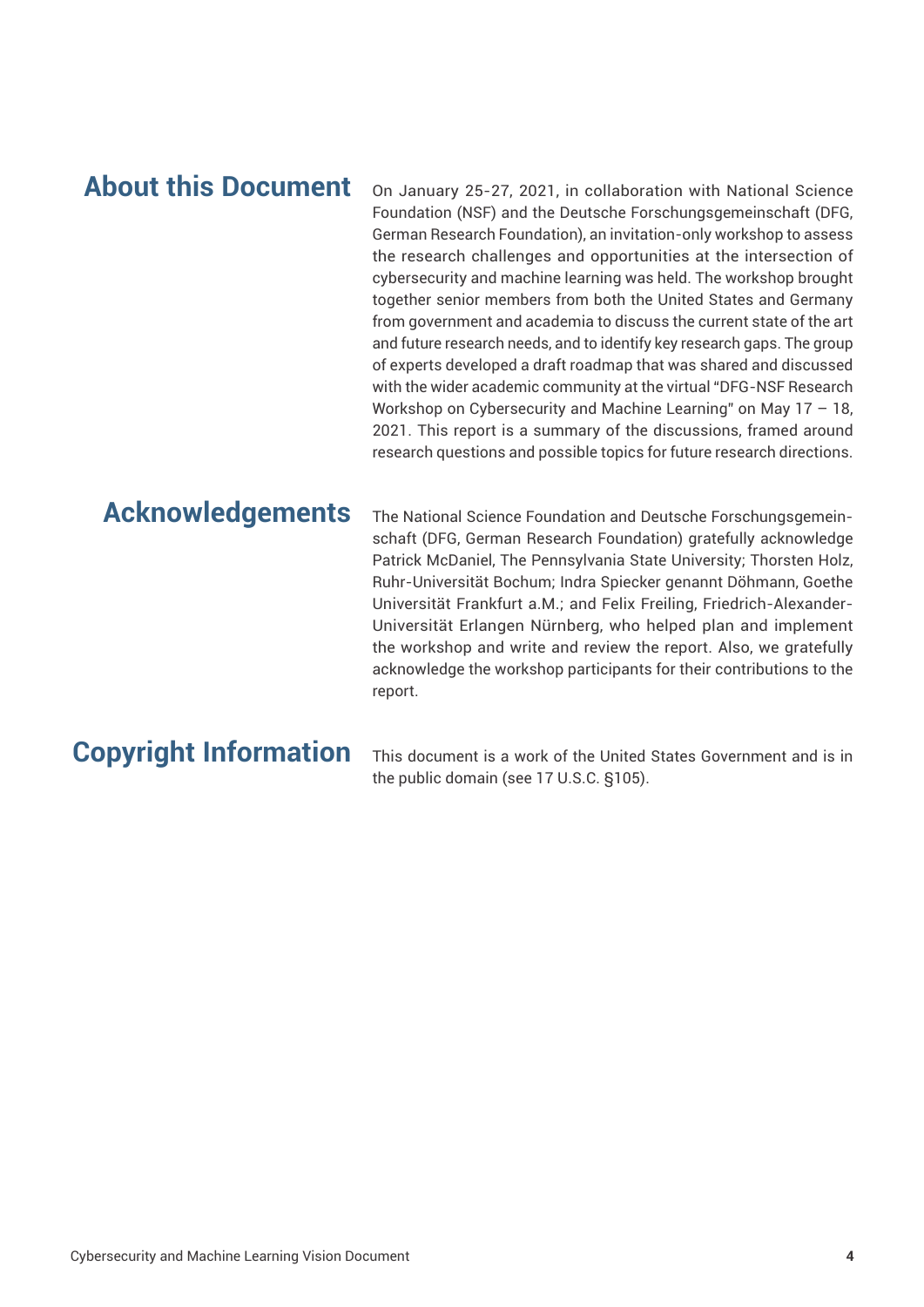| <b>Focus topic 1</b>                                                                                           |
|----------------------------------------------------------------------------------------------------------------|
| <b>Focus topic 2</b><br><b>Explainability, Transparency and Fairness  14</b>                                   |
| <b>Focus topic 3</b>                                                                                           |
| 25                                                                                                             |
| <b>Appendix</b><br><b>Agenda from the Cybersecurity and</b><br><b>Machine Learning Research Workshop</b><br>26 |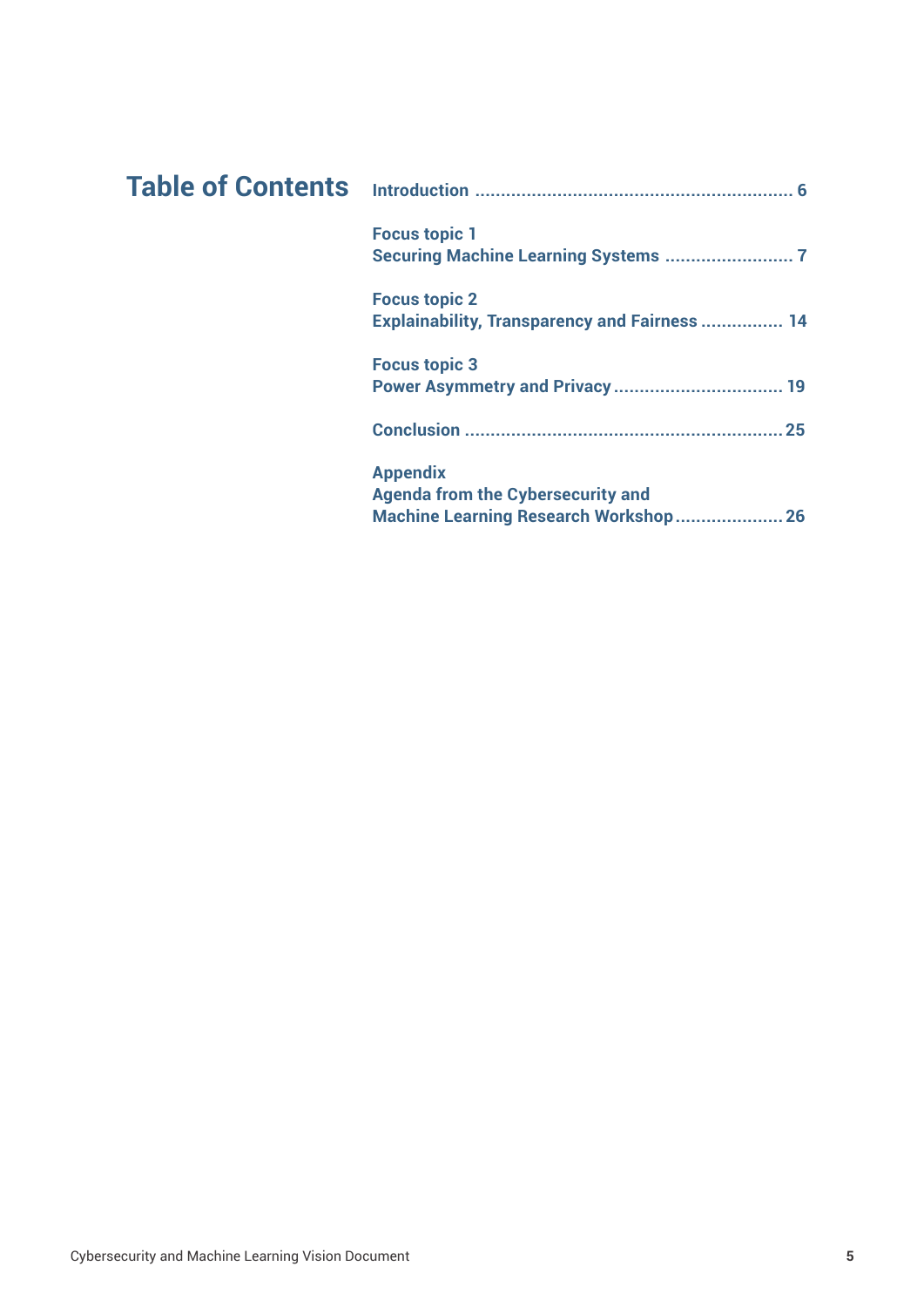## **Introduction**

Technology is at an inflection point in history. Machine Learning (ML) is advancing faster than society's ability to absorb and understand it; at the same time, computing systems that employ ML are becoming more pervasive and critical. These new capabilities can make the world safer and more affordable, just, and environmentally sound; conversely, they introduce security challenges that could imperil public and private life.

At this critical juncture, the impacts of ML on society are profound. ML can be used, for example, in college admissions or by lending institutions to ensure that underrepresented groups are treated more fairly. Or ML can reinforce existing patterns of exclusion. ML can pinpoint pollution, track ocean currents, and help farmers conserve water and soil resources. Conversely, it could be used by poachers, loggers or others to further degrade the environment. In politics, ML can be used to better fundraise, coordinate volunteers, or engage voters on key political issues. Or it can be used to spread disinformation and manipulate voters or to intimidate and disenfranchise citizens. Many jobs are being replaced by automation enabled by ML, leading to increased workplace efficiency and profitability, while also increasing unemployment and social stratification. Given the complex and far-reaching societal impacts of ML, striving to understand them requires diverse input and expertise.

As a developing science, the challenges facing ML are multifold. These challenges include a myriad of technical issues, such as engineering and deployment of systems, defining and achieving robustness, model robustness in the face of advanced attacks, to social issues, such as explainability of outcomes, the complexity and sources of data, and ML's effects on power, democracy, and privacy. To date, these problems are aggravated by the fragmented communities and approaches used in studying these issues. Given the complexities of these wide-ranging challenges, the need for international cooperation among many stakeholders is paramount.

This report, which represents the ninth in a series of Research Conferences jointly organized by the DFG and the NSF, will discuss current and future research activities in this space, explore potential research areas of international collaboration between German and US researchers, and recommend future funding directions for the DFG and NSF.

#### **Current state of US-German cooperation on the broader topic**

Cooperation on the broader topic predominantly takes place on a rather granular, individual level. There are no largescale collaborations based on high-level initiatives between the two countries. A few examples for existing partnerships on an institutional level, both between academic institutions and public-private partnerships, are given below:

#### **Academia**

- → Since 2017, CISPA-Stanford Center for Cybersecurity, a joint Center between CISPA – Helmholtz Center for Information Security in Saarbrücken and Stanford University;
- $\rightarrow$  Since 2018, joint PhD program of the Max Planck Institute for Intelligent Systems and Carnegie Mellon University (CMU) in the field of robotics;
- $\rightarrow$  In 2020, the Hasso Plattner Institute (HPI) and the University of California, Irvine announced the opening of the HPI Research Center in Machine Learning and Data Science at UC Irvine.

#### **Public-private partnerships**

- $\rightarrow$  The Universities of Stuttgart and Tübingen and the Max PIanck Institute for Intelligent Systems, among other players, collaborate with Amazon within the research consortium Cyber Valley;
- → Intel Collaborative Research Center for Secure Computing – ICRI-SC, a collaboration between TU Darmstadt and Intel (since 2011); in 2021, the Private AI Collaborative Research Institute was launched where other enterprises like AVAST have joined
- → Partnership between TU Munich and Google in the field of AI, ML and robotics (since 2018);
- $\rightarrow$  In 2019. TU Munich and Facebook announced the creation of the Institute for Ethics in AI.

This document is divided into three topic areas: 1. Securing Machine Learning Systems, 2. Explainability, Transparency and Fairness, and 3. Power Asymmetry and Privacy. These topics were derived as the most important ones in the discussions in the steering committee as well as with the writing workshop participants.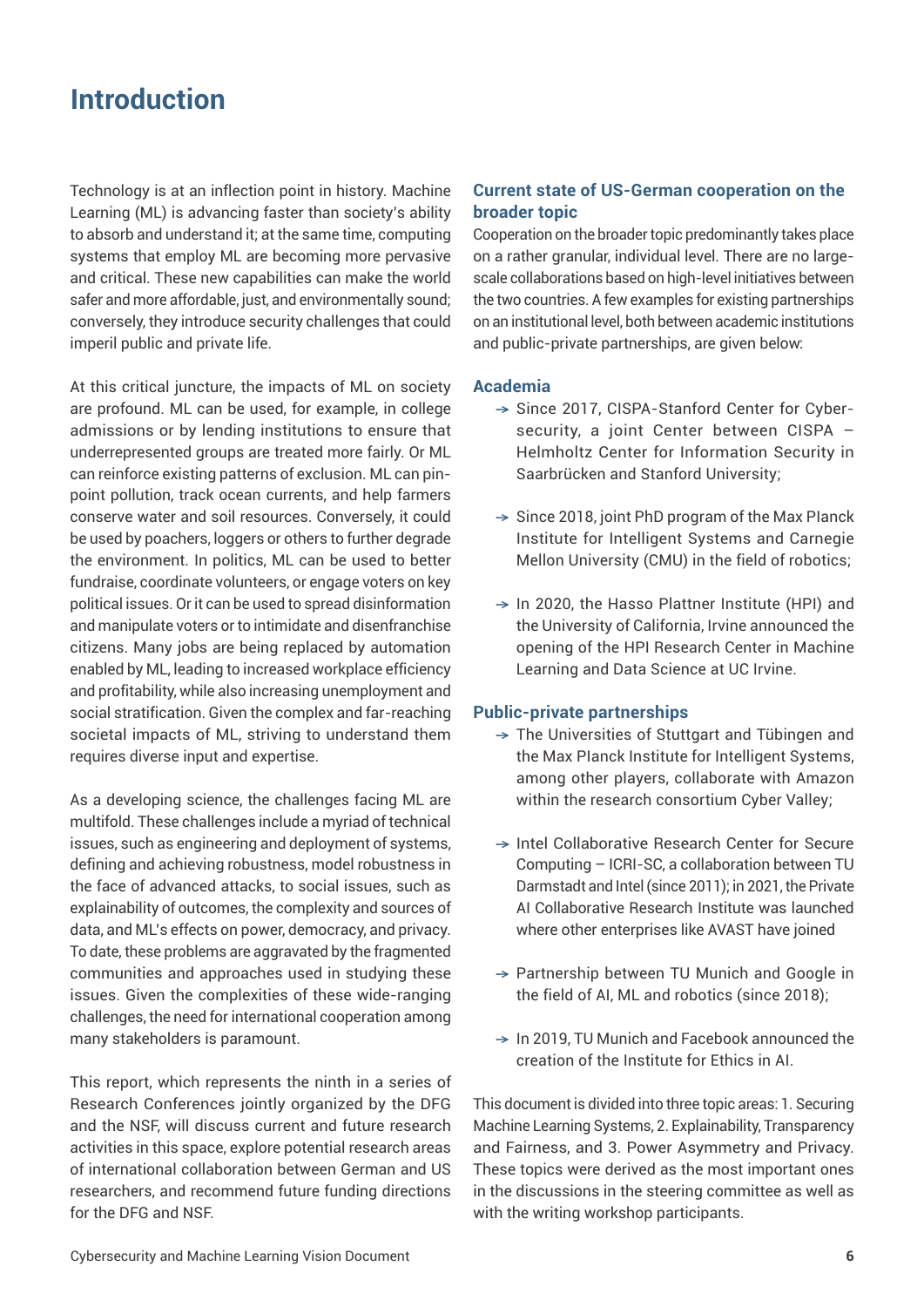# **1. Securing ML Systems**

As the development and deployment of systems that build on or leverage ML has accelerated, so too have threats. Yet, at present, there is limited science and best practices for building systems that are robust against attack.

In this thrust, we seek to identify the needs, opportunities and challenges of developing a science and community for developing secure systems based on ML. Participants identified three distinct areas that require lengthy and sustained research.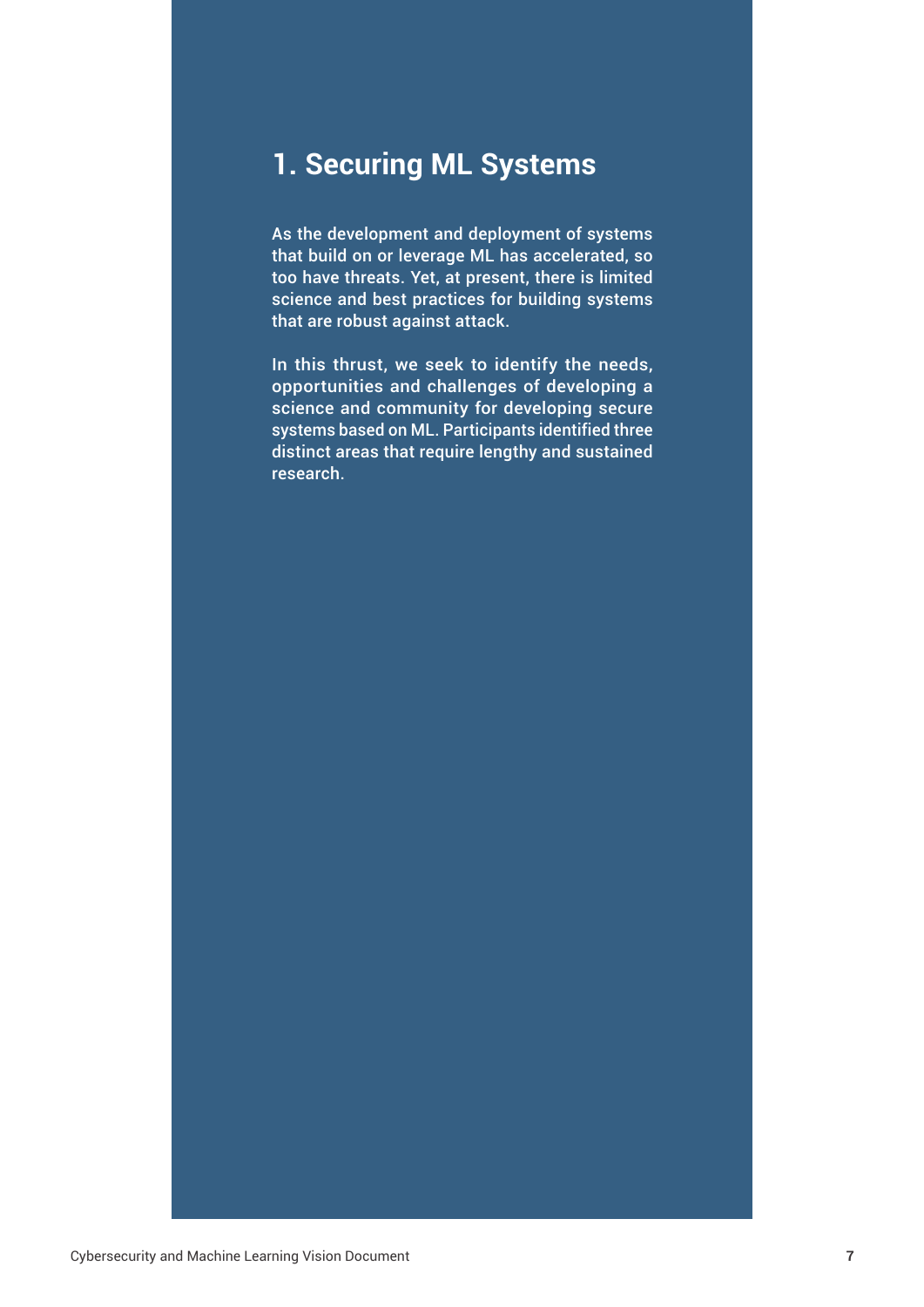#### **1.1. Formally Verifiable ML**

ML has historically focused on accuracy, deferring other characteristics, such as robustness, to future work. Research carried out over the last decade has highlighted that models are often fragile in the face of adversaries. A science is needed to assess the robustness of models and further to develop methods for defending models in practical settings. Here, we focus on the verification of the models outside any system context, seeking to expand the practice of model generation and to provide formally verifiable properties.

The problem with current practice is clear: the lack of formally grounded techniques for the construction and use of ML results in systems that lack robustness and have weak defenses (and are in almost every known instance breakable).

#### **Challenges**

Formally verifying models requires overcoming several central challenges

- → *Property identification:* A key inquiry explores what properties of ML models should be verified. Of course, the property will depend on the overall system goals, requirements and resource constraints. Key to this investigation will be the identification of a complete and correct logic or formalism to specify properties relevant to ML models.
- → *Scalability:* It is well known that formal verification techniques suffer from the state-explosion problem. As ML models are becoming very large (some modern ML models have tens of millions of parameters), scalability of formalverification techniques for ML models is becoming increasingly important. This problem has been particularly problematic in recent efforts to certify the robustness of ML models.
- → *Scientific gap:* There is a substantial gap between the state of the art in the general formal verification community and ML community. For this reason, it is not clear how to apply the lessons learned and techniques of generalized verification to models and data. This gap will keep widening unless

substantial efforts and investments are made to unify the scientific approaches.

- → *Different communities:* Similarly, the formal verification and ML communities are separate and rarely share venues. More opportunities need to be created for both the communities to commingle and develop a shared language and agenda.
- → *Market incentives:* As yet, there is a lack of incentives for users of ML to invest in the technologies and effort to create robust and verifiable models. Science must not only provide scalable systems, but produce the kinds of guarantees that will make investments in securing ML justifiable.
- → *Consuming verifiable models:* It is unclear how consumers of verified models map the results onto real world action, e.g., verifying liability or regulatory properties. Moreover, it is unclear how such properties relate to the specific outputs of models, further clouding the interconnections for consumers.

#### **Opportunities**

ML models are getting more and more complex (multiple companies have billion parameter models). Formal-verification techniques for ML models are severely lagging behind (the state-of-the-art techniques can verify small models only). We need to accelerate the rate of progress in formal verification for ML. Given the interest in the area, funding can help accelerate progress in this area. Some interesting research directions are as follows:

→ *ML specification:* To be verifiable, ML models and systems that are built on them require a means to specify behaviors and properties. Such a specification requires clear, quantifiable statements of the goals and tolerances for component interactions that the ML-enabled system will be required to meet. Here, the science and specification language must capture properties such as performance, security, robustness, and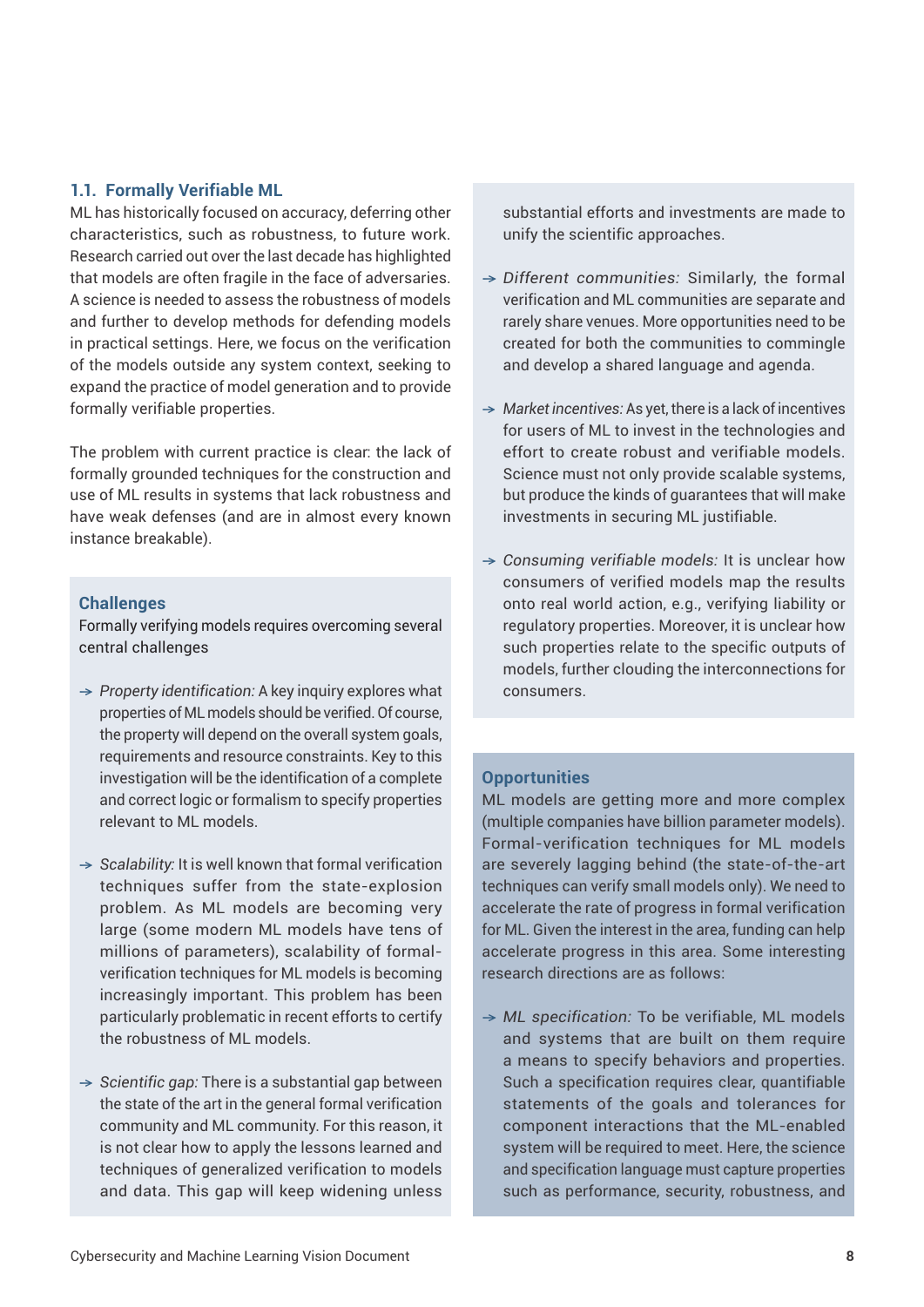fairness. Efforts are needed to better understand the tradeoffs and determine when the environment can safely support specific operations. The development of a science of specification will require experts in ML as well as the myriad of domains in which it will be used.

- → *ML and verification codesign:* Currently ML model training occurs prior to any attempt for formal verification. An important scientific question is whether ML models and formal verification can work hand-in-hand. For example, can the architecture for ML models be designed and trained so that it makes downstream verification easier? This theme is similar to hardware-software codesign for verification, so many existing strategies may apply or inform the development of new techniques and science.
- → *Exploiting system-level properties and constraints:* ML components are deployed in a larger system (e.g., object detection used in an autonomous driving car). Can we derive properties or invariants of ML models that are required for the overall system to be correct? Note that this can make the problem easier because certain parts of the sample space of the ML model might be irrelevant to the entire system.
- → *Grand challenge problems:* A community progresses by having some grand challenge problems. Can some verification problem challenge be put forth for this community? Examples might include verifying certain properties of end-to-end avionics, manufacturing, or other systems, which utilizes both ML and traditional software/algorithmic components.

#### **Broader impacts**

ML models are increasingly being used in security and safety-critical domains (malware detection, robotics, intrusion detection, avionics, etc.) and formally verifying the properties of these models is of the utmost importance. Yet, there is little science to provide hard guarantees under which systems can be certified and tested. Advances in the science and practice for ML verification (in isolation and within larger systems of software and hardware) will lead to safer, more secure, more predictable, and more controllable systems. In the absence of progress, society experiences unexpected failures that may result in loss of confidence, huge costs, and even loss of life.

In another context, ML systems are likely to have a profound impact (either negatively or positively) on society's ability to provide a fair and unbiased future. ML can learn and reinforce implicit or explicit biases, behave in ways we consider racist, and further isolate and discriminate against historically harmed communities. The development of a further science of verification (particularity with respect to fairness and robustness) is required to prevent these negative outcomes from perpetuating.

#### **1.2. A Science of Data Curation/How to build a better data lake**

Currently, most ML models are built on datasets collected in a somewhat ad hoc manner. This results in datasets that are narrow and do not contain a diverse body of representative examples that are suitable for specific tasks; this in turn leads to models that have similar failure modes or simply fail to accurately represent the phenomenon at issue. For example, a self-driving car equipped with a vision system that has not seen unusual weather will fail under these weather conditions. The challenge is thus to build diverse/ "representative" datasets that are suitable for performing specific ML tasks in a suitable and secure manner.

Failure to develop a new science for curating data will leave the scientific and technical community in a place where they continue to collect, filter, refine, and retire data in an ad hoc way; while adversaries can devise ways to identify and exploit poorly or under trained models. The existence of adversarial examples (and algorithms for generating them) demonstrates the pressing need for better cultivation practices to generate representative data sets for a wide range of environments in a broad range of phenomena.

#### **Challenges**

Developing a new science of data cultivation requires overcoming numerous technical and procedural challenges, including: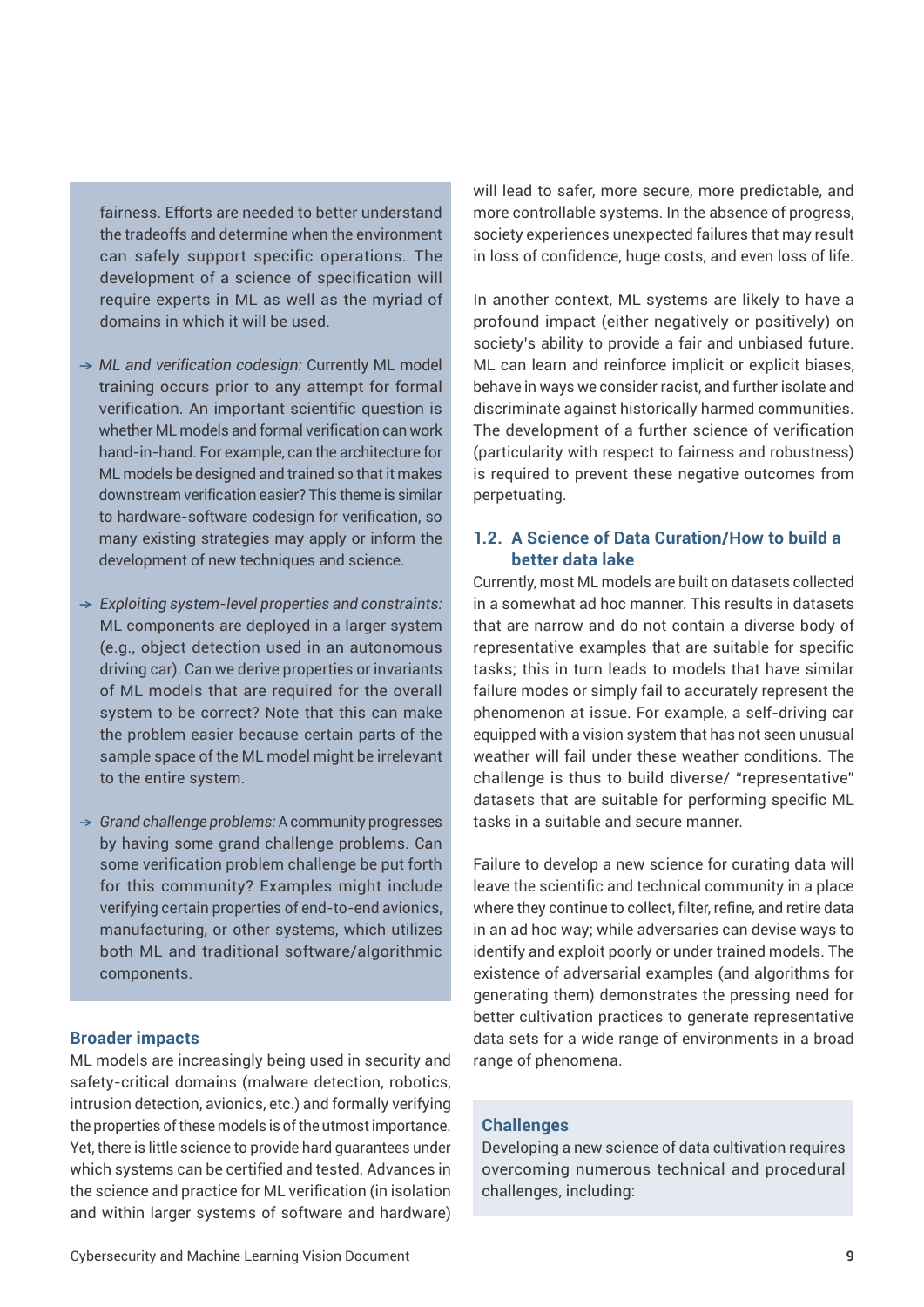- → *Systemization of data collection:* Any science in this space must start with the development of a systematic method for gathering and curating suitable datasets for particular tasks—for example, by removing outliers that are believed to be mistakes, but including those that represent unusual situations. Statistical methods from other disciplines, such as social sciences, offer key insights that are currently seldom considered in ML. Such techniques have developed approaches to identify "samples" that are representative of the broader population of examples, including highlighting recurring mistakes in sampling. Note that it is arguable that data/model curations and evaluations is partially an art (in addition to a science).
- → *Sparse or limited data set management:* Curated datasets in many domains are likely to be small (with respect to the possible space of possible inputs), which in some cases negatively impacts their representativeness; a second challenge is how to learn effectively from these smaller curated datasets, which might involve borrowing and repurposing ideas from the old machine teaching literature.
- → *Domain-sensitive curation:* A third challenge is how to select representative data for specific tasks—since this is likely to be data that improves desired metrics and evaluation criteria beyond test accuracy. In many contexts, such selection must be informed not only by the domain characteristics, but also by the specific environment in which the model is being used (e.g., a specific instance of the domain).
- → *Task-oriented curation:* A final challenge is how to give the user autonomy in customizing their ML models. Here, a user of the system may have specific elements of a phenomenon that they wish to capture or may have specific requirements for model behavior (e.g., fairness, explainability, etc.) that are heavily influenced by training data.

#### **Opportunities**

Developing science, methods and practice for the curation of data is essential for the future of safe and secure uses of ML. We need to accelerate the rate of progress in this area by establishing a set of goals, metrics, and algorithms for data curation. Funding is essential to this process. Some interesting research directions are as follows:

- → *Maturity model/Best practices:* The first (and likely essential) step towards good data curation is to construct a curation maturity model. Adapting the security maturity developed by NIST for dataset curation is feasible, particularly with the goal of incorporating insights from existing security models and desired goals (robustness, fairness, etc.). Such a model will inform builders and give them easy baselines of care and policy makers can more easily figure out who is obviously not following the baselines. We observe that this may be feasible in the near term.
- → *Domain-targeted curation:* An enabling science would identify methods for learning effectively from small to large, curated datasets and building specific curated datasets for common problems in different domains (e.g., malware detection, selfdriving cars and medical AI). This would require overcoming a manifold of challenges, including for example (a) integrating domain expertise in algorithmic learning, (b) boosting learning from small and/or difficult to obtain training data, and (c) retraining when environmental or phenomenon factors induce concept drift. Further, it is quite likely that certain types of ML systems simply will not work with enough accuracy to be built in an off-the-shelf manner; in those cases, we will simply have to accept that we need to add in domain knowledge explicitly. Learning from small data may also be challenging.
- → *Detecting/preventing data poisoning:* Where collection, processing or storage is potentially exposed to adversarial action, curated data may be poisoned. Here, an adversary who can influence (even a small amount) the training set can deeply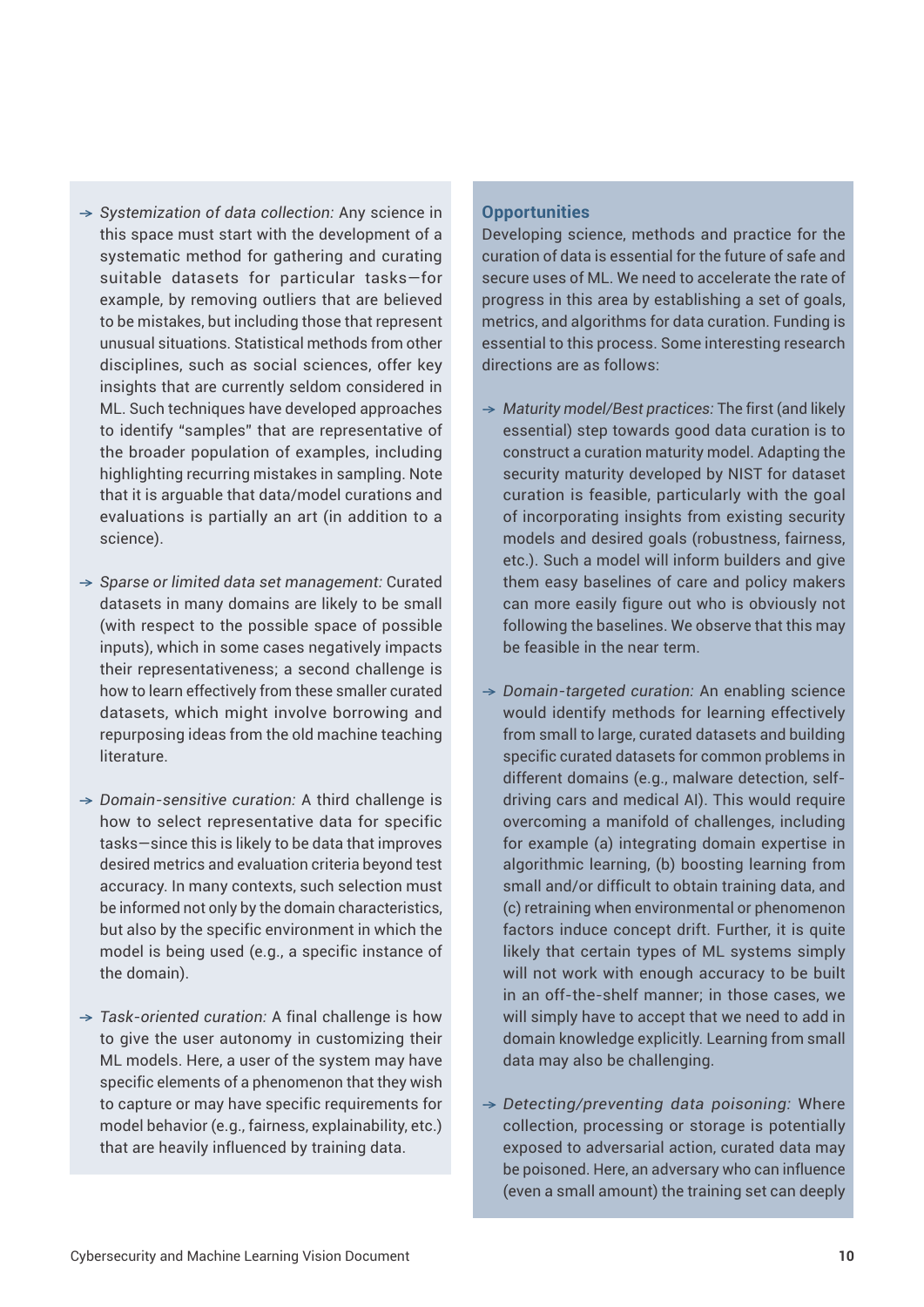influence the behavior of the trained model. Further complicating matters, it is common to collect data from many sources. Here, if even one source is malicious, the resulting model can become compromised in ways that may or may not be evident. These investigations must acknowledge the increasing sophistication of adversaries and underlying importance of the ML-based decision making (i.e., adversarial incentives).

- → *Legal liability and regulatory structures:* Additionally, the legal consequences of the lack of care in training data curation requires analysis and merger of multiple bodies of law; the consequences will vary in part depending on the context of the data curation failure.
- → *Simulated ML environments:* Simulation environments should be designed and integrated to enable the development of concept drift in realworld settings. This new science should study the impacts of drift on the quality of data.

#### **Broader impacts**

These solutions, if successful, will help build user trust in ML models built on curated datasets.

An established science of dataset curation will lead to building of models that are more representative and appropriate for the tasks for which they are intended. This will also lead to better metrics beyond accuracy on a test set for evaluating ML models, and better algorithms for learning from smaller data which might be useful for other purposes.

#### **1.3. Securely and Safely Integrating ML into Systems**

Being approximations of modeled phenomena, ML models are inherently imperfect. This introduces the question of how we can build trustworthy systems in the presence of ever-present vulnerability and/or error. Yet it is worth noting that the science and engineering communities have for centuries been building trustworthy/safe/reliable systems out of components that are not trustworthy, fail in catastrophic ways, and can be highly unreliable. The

challenge is to adapt a science of software/hardware system construction that acknowledges, mitigates, and counters the natural error/vulnerability of learned models and the systems in which they are embedded.

Indeed, much of the modern practice in many areas of engineering (mechanical, aviation, control systems, etc.) is focused almost entirely on measuring, approximating and repairing errors in physical systems. We must now learn from such endeavors and expand science and practice to encompass methods of mitigating error.

#### **Challenges**

Developing a new science of secure ML-enabled systems requires overcoming numerous architectural, technical and procedural challenges, including at least for example:

- → *Modeling the attacker:* One of the most controversial discussions surrounding the security of ML is the lack of agreement on what threat models are realistic and applicable to a domain. Whether the discussions are centered around adversarial capability (e.g., white, black, or grey box attacks) or the means to measure the robustness of a model (e.g., epsilon-budget in a Lp norm), any such discussion is unlikely to provide a universal attacker model on which systems can be evaluated. Thus, it is imperative that the scientific community map the threat and metric space for security and develop best practices for its application. More broadly, we need to develop a science to answer: how do we choose to model and optimize so that the results obtained could be mapped to policy mechanisms (and thus actionable and understandable to the larger system)?
- → *Measuring the attack:* We need a method to quantify (and thus, prioritize) the severity of attacks. At present, we treat all attacks equally, but some are clearly more severe than others in the damage they can cause; perhaps defenses need to be catered towards severe attacks? This suggests we need better security metrics that integrate both the domain and model impacts of an attack.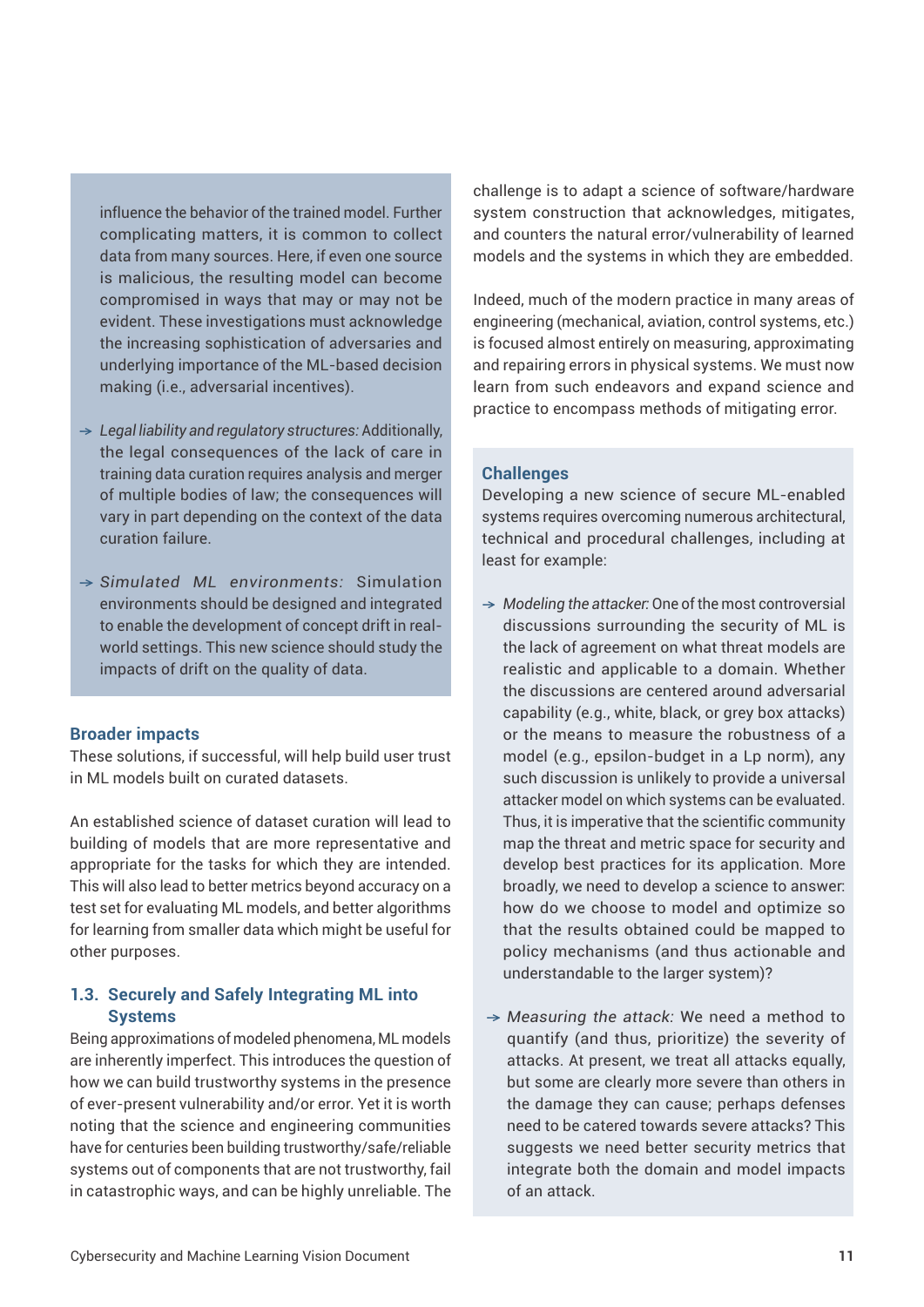designs? Further, how can we apply rigorous methods established for security and privacy (e.g., crypto or safety) to ML-enabled systems? Further, ML robustness and system safety policies must be developed and integrated into existing system structures. → *Mitigating system security vulnerabilities:* In the

systems?

→ *Countering the adversary:* As discussed above, ML algorithms are inherently insecure. The question is how can we use these insecure components when building actual systems? Note that simple redundancy is not sufficient: transferability of attacks between learning models (and similarity in decision boundaries) mean that vulnerabilities are likely to have common failure modes. The community must find methods of detecting vulnerability (e.g., via measuring robustness) and hardening models against attack (e.g., adversarial training). The community must ask, what does a "sense of self" mean in the context of ML-enabled

→ *Mapping ML to system requirements and policy:* IIn a given system, the selection of model architecture, learning technique, and training data distribution has profound effects on the behavior of the model. It is unclear how to quantify or reason about these effects on real system needs. While some metrics are obvious (e.g., accuracy, performance, computational cost, etc.), others are less clear (e.g., safety, risk, etc.). A new science must be developed to identify metrics and system requirements that can be projected onto ML algorithms and the data distributions used for training. Here the community must ask how can we measure/quantify the security levels of different learning models and system

general (and most frequent) case, ML is built on software systems, which are in turn executed on commodity operating systems and hardware. History has shown that such systems have vulnerabilities that can be exploited by adversaries to compromise confidentiality, integrity, privacy, and availability of the system. The community must develop methods of identifying the perils of such systems on ML implementations and the systems they serve. For example, identifying attacks, such as memory compromise (leading to manipulated results or model/data poisoning) or side channels (leading to the exfiltration of data or operation information), is essential to developing secure systems in the future.

→ *Understanding the human-computer interaction:* The human element needs to be incorporated when "securely & safely" integrating machine learning into systems; we must consider how the physical/ mental state of users, their personalities, biases, and emotions can affect their interaction with machine learning, especially with respect to the underlying mission/task at hand. Said differently, there are challenges in human-to-human interaction, and we are likely to see similar challenges in humanto-machine interaction.

#### **Opportunities**

Developing science, methods and practice for MLenabled systems construction is essential for the future safe and secure use of ML. Some interesting research directions are as follows:

- → *Building systems in the presence of failures:* There is a need to leverage existing techniques and designs to mitigate error and malicious action in systems construction. The community should study how best to use techniques, such as redundancy, n-variant (e.g., ensembles), diversity, and voting to identify when the ML systems are behaving in suboptimal ways. Other possible directions will explore the application of control theory and fail-safes in addressing how systems can react to negative changes in system state brought about by failures or errors in ML components. Other directions may include the worst-case vs. average-case error analysis, and multimodal reasoning (e.g., check validity of sign at crossroad).
- → *Mapping the threat space:* As mentioned above, the lack of unifying principles or accepted best practice in identifying a threat model (or set of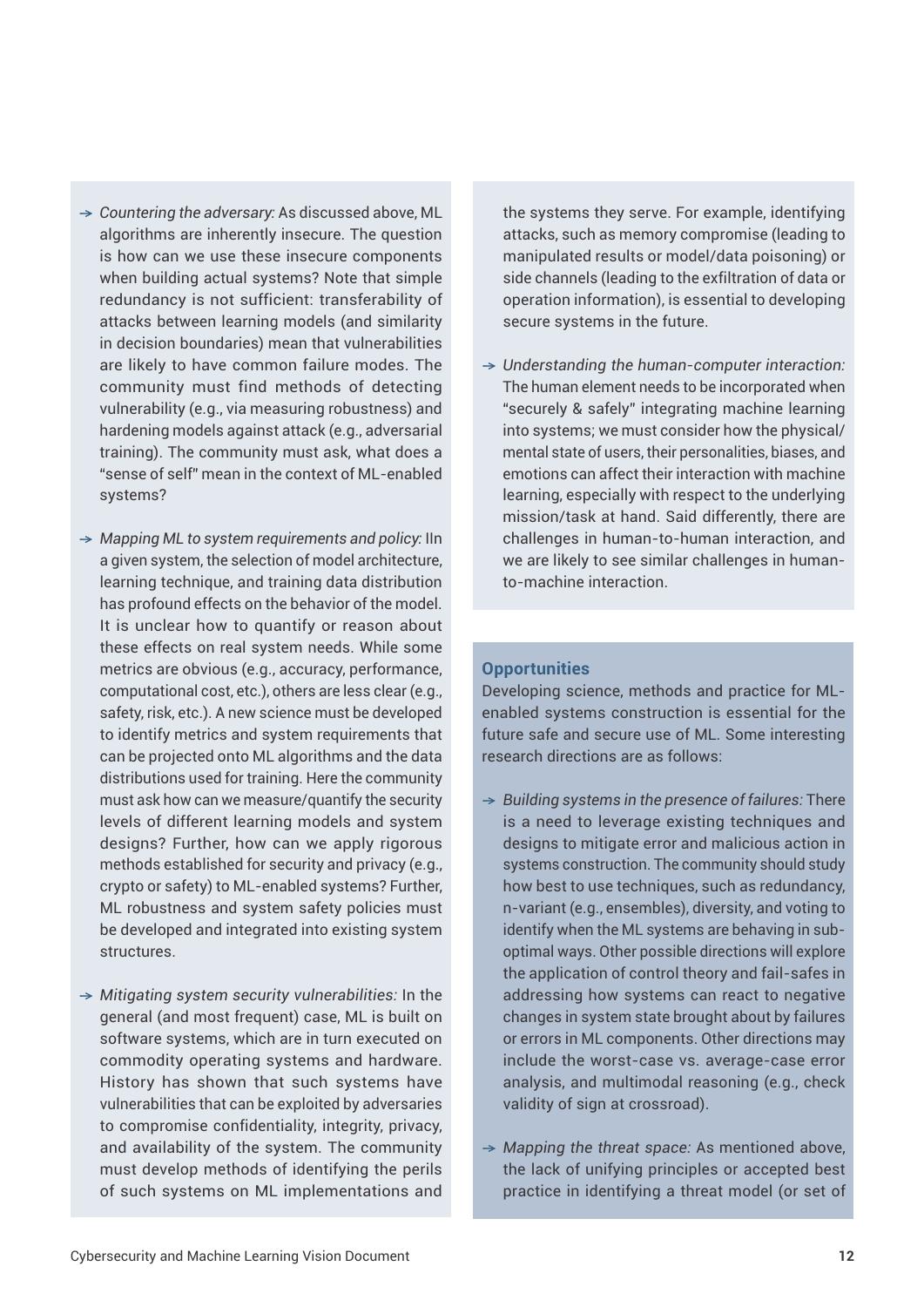threat models) or a system's construction limits the community's ability to reason about the security of a system's design or deployment. The threat space of ML-enabled systems should be integrated into the current practices for security engineering. This should not only identify threats, but provide guidelines for selecting ML algorithms and verifying the completeness and correctness of trained models (and training data).

#### **Broader impacts**

The introduction of powerful ML algorithms is already fundamentally altering the practice of systems design and implementation; the capabilities of modeling complex phenomena provide a vast new universe of possibilities that address technical and social needs. However, if not addressed, the vulnerabilities that come with these new capabilities will lead to widespread harm and delay the advancement of science and technology. Thus, systematically identifying and addressing these solutions within the environmental and systems contexts is essential to the evolution of the discipline.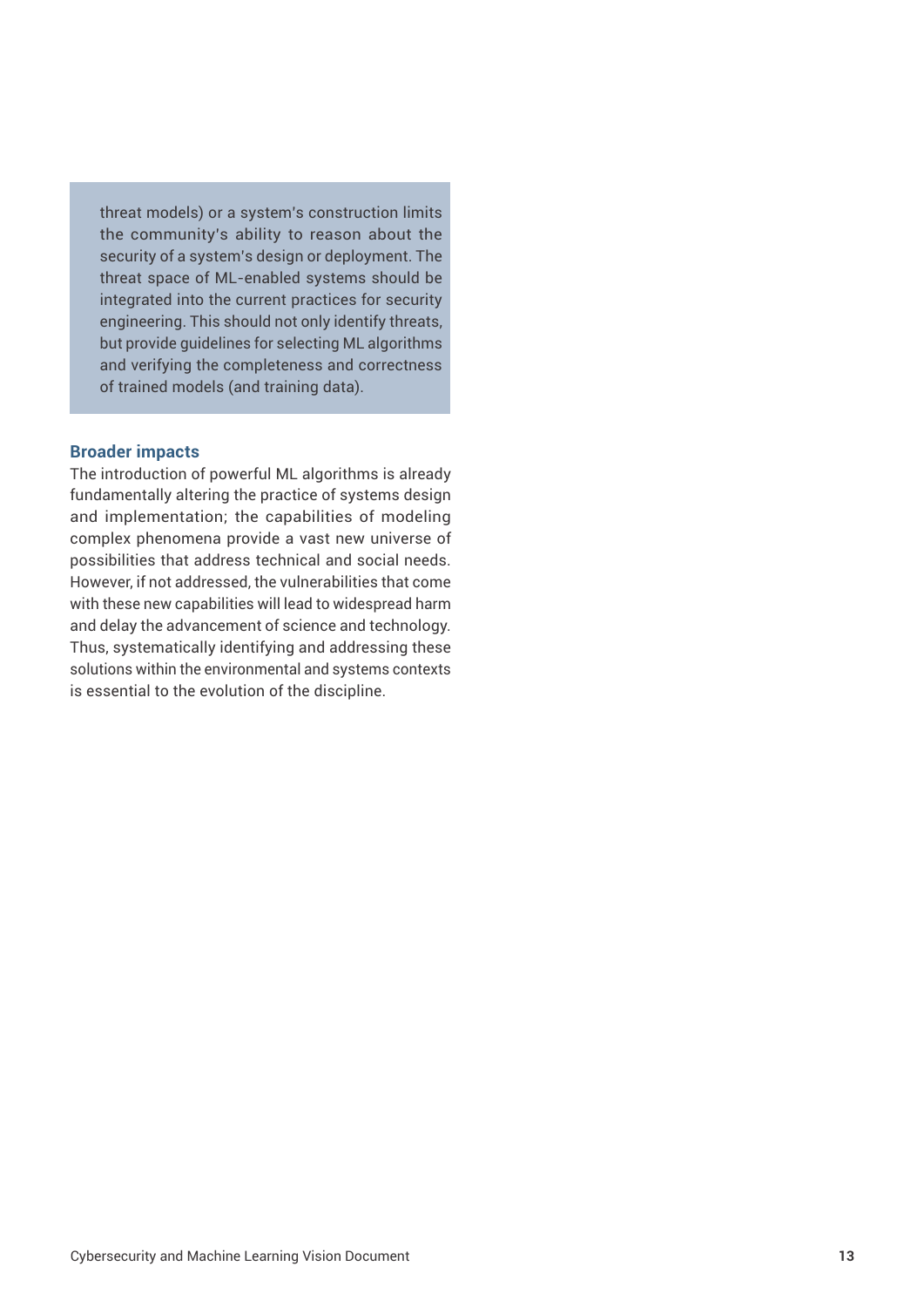# **2. Explainability, Transparency, and Fairness**

A major obstacle to the practical use of ML algorithms in cybersecurity is their black-box nature. Modern learning techniques, such as Deep Learning and other nonlinear classifiers, are completely opaque to practitioners and do not provide explanations for their decisions, or allow them to understand the patterns captured by the learning process. Even from a theoretical point of view, the algorithms and their decision paths are far from being fully understood. Participants identified this lack of explainability and transparency as major research challenges that need to be addressed in the future.

In addition, another challenge is research in the area of fairness: many current ML methods yield models that are "unfair" – their outputs may depend explicitly or implicitly on sensitive variables such as race and gender, and this dependence may be hard to determine or characterize. Depending on the specific use case they are used for, the challenges posed by ML methods vary considerably. In particular, ML applications that process personal data (e.g., in the platform economy, in healthcare, in the judicial system, etc.) face severe issues with regard to fairness/discrimination, privacy, and power asymmetry. However, in many industrial applications (e.g., autonomous driving, improving production processes in factories, etc.), these aspects are much less relevant but still need to be better understood.

In this second thrust, we seek to outline research opportunities to explainability, transparency, interpretability, fairness, and related concepts. The participants identified two distinct areas where collaboration between researchers from the United States and Germany would yield critical benefits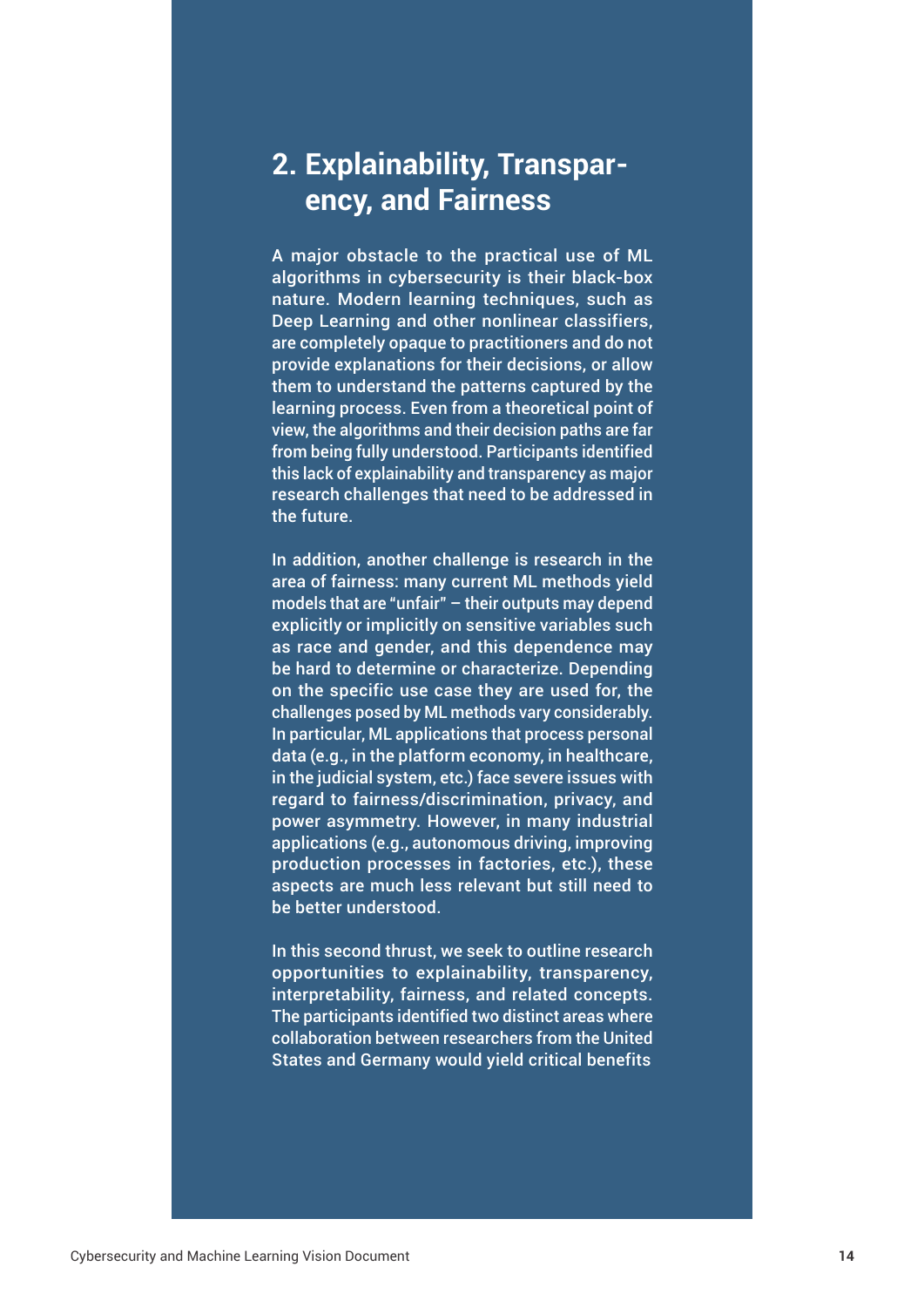#### **2.1 Explainability and Transparency**

Many practical uses of ML depend on understanding why an ML model makes the decision it does (e.g., in healthcare or the judicial system). Depending on the application, different stakeholders such as end users, law enforcement, or designers need to better understand how the ML model reaches a specific decision. Note that this also includes decisions made about individuals (e.g., in college admission, loans, etc.). Better understanding ML decisions is important both to justify decisions that affect people and to determine whether a model makes decisions in a way that is consistent with both the task at hand and general societal values. Ideally, decisions should be verifiable to enable comprehensibleness and third-party testing.

In machine learning, this is usually done in two ways. The first is to directly build an interpretable model, such as a decision tree, where a human can understand what the model has learned and how it uses what is learnt to make decisions. Since these models are not as accurate as black box models for many tasks, a second approach is post-hoc explanations. Here, a black box model, given a certain input, outputs a decision as well as a human-understandable explanation of why this output was provided for this particular input

#### **Challenges**

The participants identified several main challenges that need to be addressed:

→ *Improving explanations:* Current state-of-theart approaches provide only rather crude types of explanations ("pixel-level" explanations) that are difficult, if not impossible, for humans to understand. Furthermore, different stakeholders require different types of explanations (e.g., technical vs. more general information). Therefore, a significant challenge is to develop better explanatory methods customized for specific user groups that provide more practical and understandable explanations. Can we provide higher-value and more meaningful reasons that give humans a clear rationale for a particular decision? In particular, the tradeoff in explanations between fidelity, unambiguity, interpretability,

interactivity, guide to future action, and resilience to attack/manipulation (e.g., adversarial attacks in a transfer learning setting) should be explored. This would be a significant leap towards improving the practical usability of ML algorithms and increasing their transparency.

- → *Building More Global Explanations:* Existing post-hoc explanation methods are hyper-local and typically generate explanations for one particular prediction. How can this type of simple explainability be generalized to provide a more complete understanding of what the model has learned for, e.g., a particular class of inputs? Only then can we gain a deeper understanding of whether the ML algorithm has truly learned causal relationships and not merely statistical correlations.
- → *Trustworthiness of explanations:* Due to their blackbox nature, the output of ML algorithms cannot be fully understood, and the decisions made (and their properties) are not comprehensible to a human. However, what makes an explanation trustworthy? How do we know that an explanation generated by an algorithm is the real reason why a ML system made the decision it did (and does that kind of causality mean anything at all)? Furthermore, we need to explore explanatory systems robust to adversarial inputs that target both the model's output and the desired explanation in different settings. To do this, we also need to define what robustness means in this context and explore how we can measure the cost of achieving this robustness.

#### **Opportunities**

Given the crucial interest to improve explainability and transparency of ML algorithms, funding can help to accelerate research in this area. Beyond promising strategies for increasing the interpretability of ML algorithms such as relevance propagation, whitebox/third-party testing, and similar techniques, the participants identified the following research directions: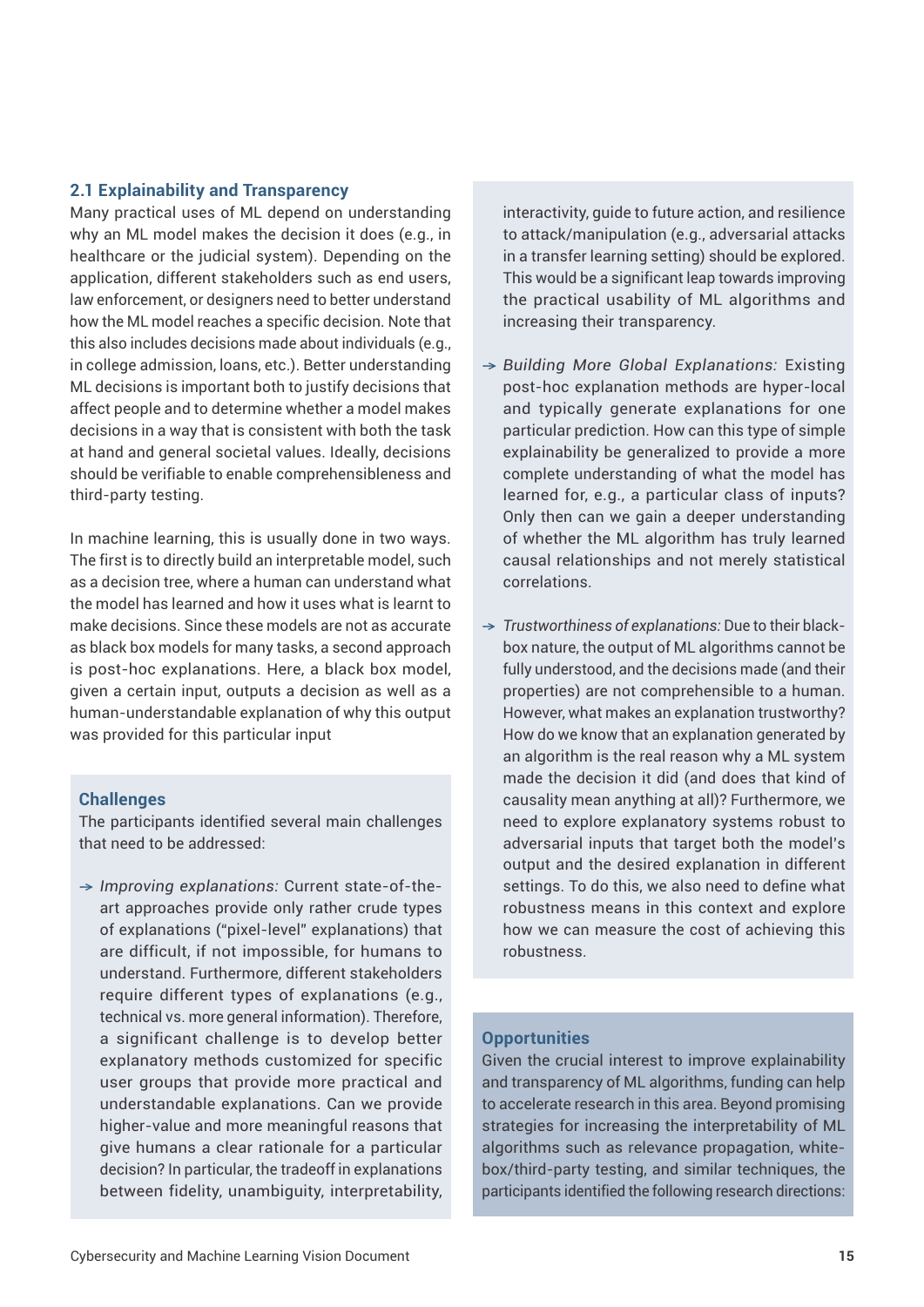- → *Explainability by Design:* A predominant approach to designing complex ML systems is to focus on accuracy and precision; explainability is typically not the primary focus of design decisions. Can we devise novel ML architectures and algorithms from the ground up that are (perhaps even primarily) designed to support the explainability of decisions? Especially in security- and safety-critical use cases, where a user needs to be able to understand the system's decision, such an approach would offer clear advantages. One promising opportunity is to improve performance of intrinsically interpretable methods: Methods like decision trees allow for direct interpretation, and when used for making predictions based on comparatively lowdimensional structured data, these methods can in many cases rival or even outperform more complex but opaque methods, like DNNs. An interesting question is to develop approaches for improving the performance and accuracy of intrinsically interpretable methods, thus facilitating their use in more complex applications. A complementary opportunity is to explore the limits of explainability: how can we measure where it will help a given stakeholder and how helpful a given explanation is in practice?
- → *Relationship between opaque models and interpretable ones:* In this research area, there is also an exciting trade-off between two design decisions: When is it better to build an interpretable model than to develop tools to provide post-hoc explanations for opaque models? An important research question is whether we can develop effective methods to move from an opaque model to an interpretable approximation of that model. One possible approach to this problem would be first to use an interpretable model. Based on this model, a more accurate opaque model could then be trained that preserves the explanatory power of the interpretable model. Another promising approach is relevance propagation: we need to develop new methods for propagating the relevance of a decision from a learning technique back to the original input space so that its effect can be

Similar ideas should be studied in more detail to understand the trade-off better.

→ *Specialized explanations:* The current research focus is primarily aimed at a technical audience and seeks to generate technical explanations (e.g., why a particular program was classified as malware, why a network packet is considered part of an attack, or why a mail is classified as spam). How can we produce explanations that are fit for purpose, especially for legal and publicpolicy settings? Such use cases require a clear generalization of the explanation, especially for a general audience. What kind of explanation would be sufficient to provide legal justification (e.g., in a disparate impact case)? Mental models should be studied to design methods suitable for a general audience.

#### **Broader impacts**

Since ML models are increasingly used in security- and safety-critical domains, the systems' interpretability must be significantly improved because only then can safe use be guaranteed. New methods to explain predictions can focus on two aspects: first, they can focus on explaining distributions of the underlying data. Second, they can focus on explaining what the ML model has actually learned. Both aspects are crucial steps towards making ML systems more trustworthy and applicable in practice. With the challenges outlined above, we expect that important preliminary work is being done to decisively increase the transparency of ML systems and thus make them ready for use in many new application domains. Practitioners and researchers need to come together to solve this crucial challenge.

#### **2.2 Fairness**

A complementary research challenge is related to fairness: as mentioned earlier, the current generation of ML systems can sometimes produce outputs that explicitly or implicitly depend on sensitive variables such as race, gender, or other factors, or that exhibit undesirable biases against certain groups. In the recent past, researchers have found many examples of this problem, but the underlying dependency can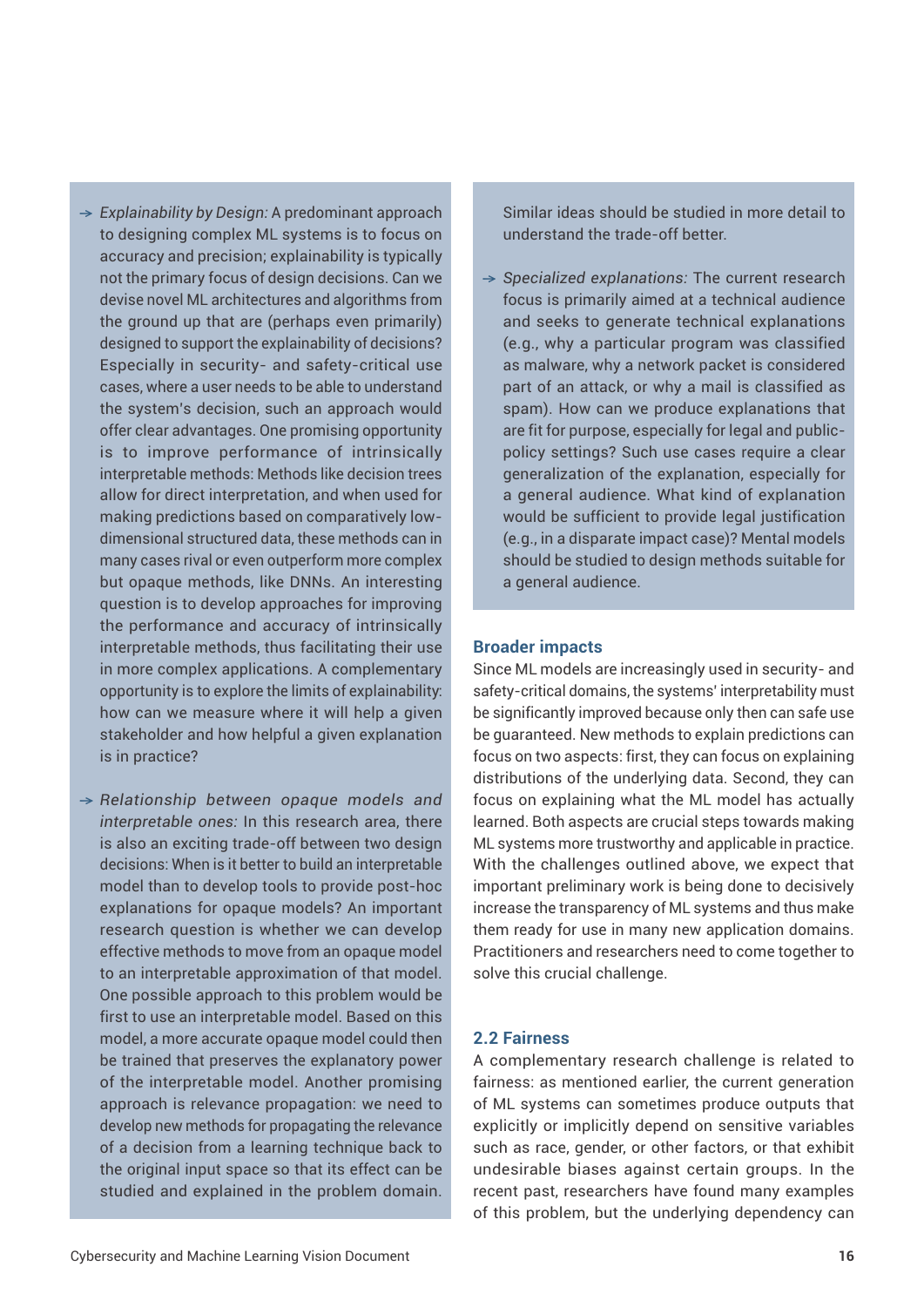be challenging to determine or characterize. The main problem that researchers identified is how to build ML systems that satisfy some notion of fairness and how to detect and measure the presence of unfairness. Note that a universal definition of fairness may be elusive, as fairness tends to be very context dependent.

#### **Challenges**

This research area is still in its infancy and there are many unresolved challenges that need to be addressed:

- → *Definitions of fairness:* Definitions of fairness are highly contextual and essentially a contested concept; for example, existing fairness definitions depend on variables such as location (the US vs. Germany vs. India), time, and application (living vs. working). How can we describe these soft terms strictly mathematically to be accounted for and enforced by ML algorithms and models? In the absence of a universal definition—which seems unlikely—are there ways to "minimize harm" by excluding patently unfair cases? We need to examine systematically and comprehensively existing ML systems and their unfairness to better understand this problem's scope and scale. One goal is to agree on meaningful definitions of fairness and define specific metrics to measure and study fairness.
- → *Measuring fairness:* To measure fairness, we would need representative data sets covering a variety of different examples. How can we create such comprehensive data sets for various applications and use cases? How can we measure how representative a given data set is and how fair a model's performance is on that data set? Developing appropriate metrics is a major research challenge that needs to be addressed.
- → *Verification of fairness properties:* Similar to security and safety properties, can we verify whether the outcomes of a given ML system are fair (according to a certain definition of fairness) and conform to certain norms? Can we characterize the properties of ML systems that may lead to greater or lesser

fairness? Solving this challenge will enable new application domains for ML methods. A significant practical challenge is whether we can build a fair system from unfair components*.*

#### **Opportunities**

There are many research opportunities to address the challenges outlined above.

- → *Contextual Definitions:* In the short term, there is an opportunity to work with domain experts to develop contextual definitions of fairness that apply to specific applications. This approach should be seen as a first step in exploring a more general understanding of fairness. While it may be challenging to find and agree upon exact definitions, one way is to characterize the properties of clearly unfair situations and outcomes. Measurement studies can help to characterize the unfairness of ML systems deployed in practice.
- → *Fairness solutions:* A medium-term opportunity is to develop "ready to go" solutions for fairness that researchers and companies can use (more or less) proactively. This approach is like the currently available solutions for differential privacy and ideas from this domain could be adopted.
- → *Legal infrastructure:* Finally, a mid- and longerterm opportunity is to bring lawyers and other interdisciplinary researchers into the conversation and create a legal infrastructure that is aligned with current technological capabilities. One challenge with algorithmic fairness is that existing laws are designed for human-based processes, while technology has evolved significantly. A better understanding of algorithms and their capabilities and limitations can lead to the design of better laws for regulating ML systems; an interdisciplinary discussion between CS and Legal researchers is needed.

#### **Broader impacts**

The most critical broader impact of developing fair ML systems is to increase user confidence in ML systems, models, and processes. If done right, this could mediate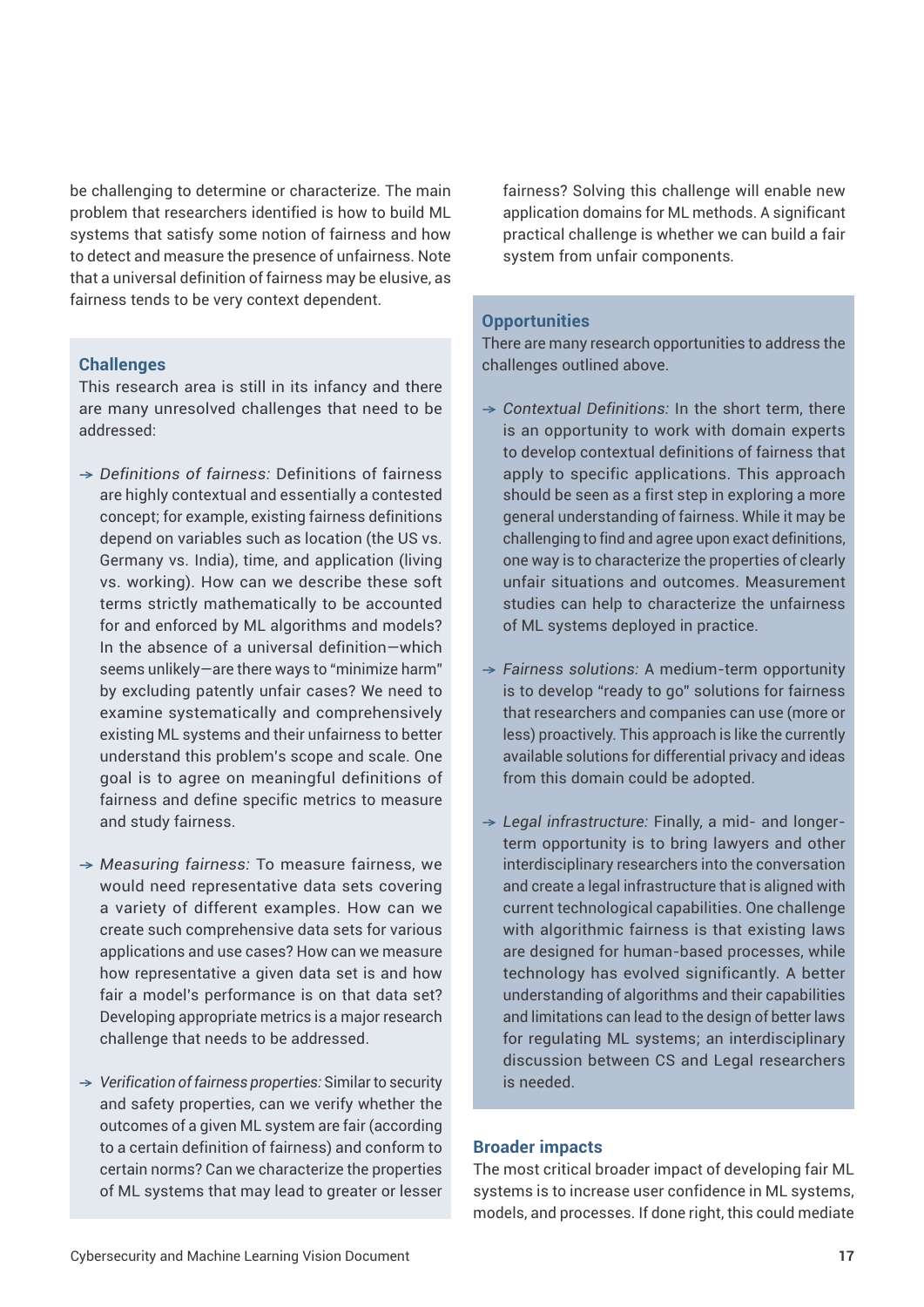between politicized interpretations of contested issues, help decision-makers make better decisions, and raise awareness of injustice. However, overreliance on ML could also be a double-edged sword.

The solutions—if successful—will lead to the development of ML methods, models, and datasets that can be applied to a wide range of problems and applications, providing solutions that can arrive at decisions in a fair and unbiased manner. These solutions have the potential to decisively increase public confidence in the use of ML and enable applications in a variety of securitycritical domains.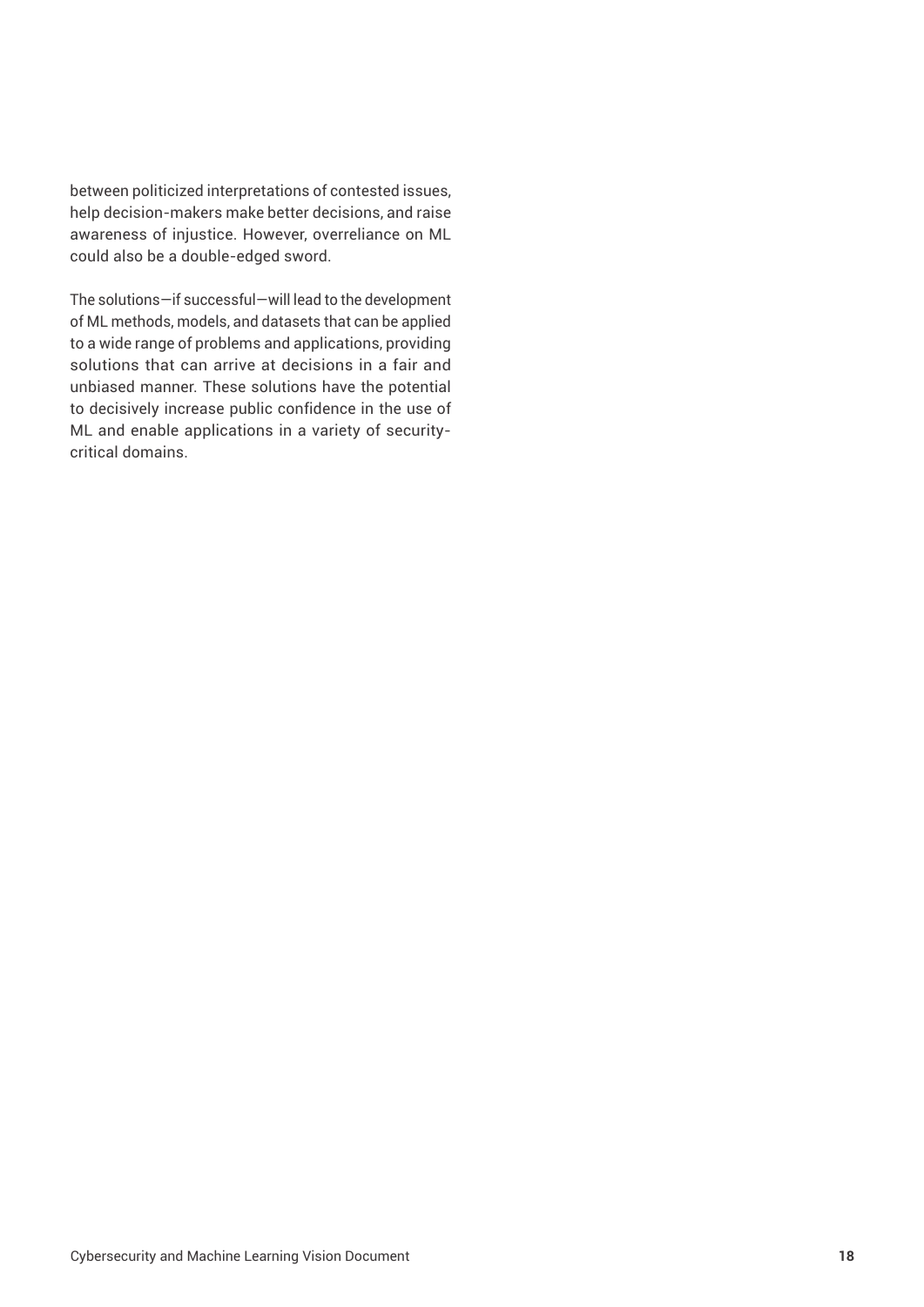# **3. Power Asymmetry and Privacy**

ML poses a challenge to traditional normative conceptions of privacy, self-determination, authenticity, responsibility, and data protection as well as to the concept of equality, to name just the most prominent ones. These rights are understood to be a backbone of democracy: without privacy and data protection, surveillance and omniscience of the state and private entities lead to chilling effects and a loss of freedom of decision as well as autonomy of citizens. The rise of ML with its need for large data sets for training and development and the enhanced technology behind its use can create further inequality in power between citizens/users, the state and private entities. This is particularly true as protective tools against these phenomena are highly difficult to obtain and to use efficiently for individuals.

The individual has no control over the use of data and no power to remove herself from either the training or the use of data sets. Distance from prior actions and prior data can become impossible to achieve and this may lead to a restriction of innovative power. In addition, sometimes different principles of protection may conflict, e.g. verifiability of technologies and trade and business secrets. Without self-determination and autonomy, citizens are at risk of being manipulated and controlled. Without authenticity, responsibility is hard to attribute, and undue influence can be exhorted by devious actors.

These concerns have already been raised for traditional automated decision making and data processing. With ML, however, due to its specific features and the opaque nature of its decisionmaking processes, additional problems arise, and existing problems become even more pressing.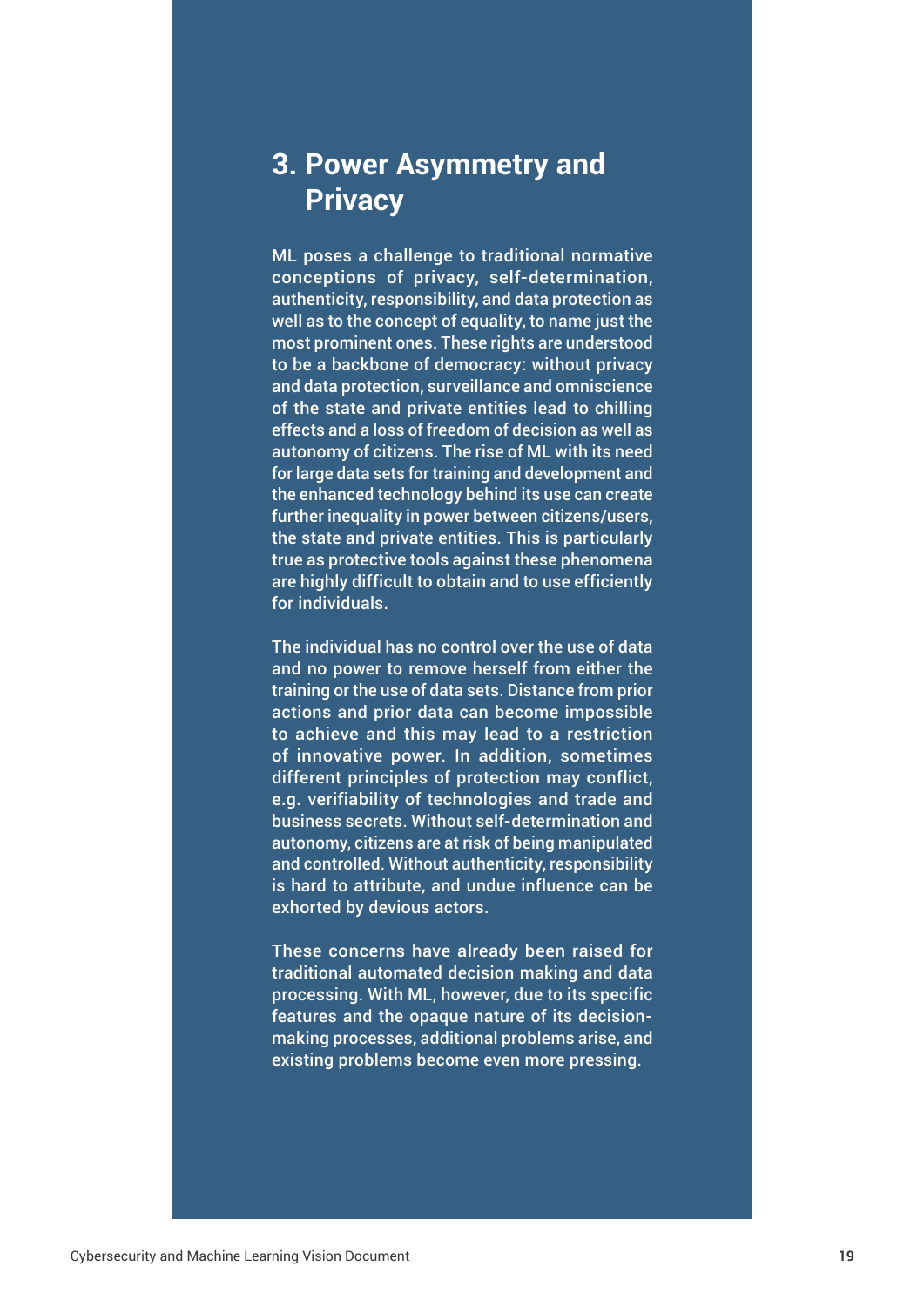It is now possible to analyze and recombine data at scale with human-like quality and concepts and enlarge those. The aggregation creates unprecedented quality and quantity of information and thus a new basis for decision-making for any purpose. This data is mediated and thus subject to distortion, selection and redefinition by ML. ML thus accelerates the trend towards a society of ubiquitous surveillance and purposeful misinterpretation of data. It is an open question to what extent privacy is still possible under such circumstances and how human rights and freedoms can be freely exercised if information about individuals is omnipresent. Although certain principles of data protection laws exist to restrict excessive data collection and although the EU has recently published a draft for an AI regulation, a comprehensive normative reaction to ML is still pending – in particular in the international field - including assessments of how ML can be used to further privacy and other normative concepts of democratic, free societies.

To assess the risks as well as the possible benefits of ML regarding privacy and other normative values, it is necessary to reach a common understanding of these concepts between different disciplines, especially computer science and (data protection) law, but also integrating other normative sciences such as political science, sociology, philosophy or media science. Economic concepts behind ML have to be understood and scrutinized. At the least, differences and misunderstandings have to be identified in order to allow discourse and interdisciplinary responses to problems.

In the end, ML combined with privacy/normative concerns may create new opportunities for science, for society, for citizens and for the economy. More complex and varied privacy and data protection technologies and approaches may better enhance individual preferences, technology standards and policy decisions and protect the individual's freedoms. Privacy-preserving and -enhancing technologies and in particular ML may empower end users to protect their own data and interests and to counteract surveillance and loss of power. Therefore, it is necessary to understand how ML can be developed and used to protect privacy, prevent surveillance and exploitation and fulfill other normative desirable goals.

#### **Challenges**

→ *Variety of Definition:* Within the different communities assessing the opportunities and risks of ML, a number of understandings of the normative concepts involved exist. Views on privacy differ between disciplines as well as between different jurisdictions. Application and context need to be taken into consideration, so converging on a single definition may be difficult. It is necessary to understand and compare the variation of definitions across different communities in regard to core language and concepts, e.g., privacy, security, anonymity, authenticity, autonomy, freedom, choice, power, inequality, discrimination, etc., on the basis of informed and well-understood technology. Interdisciplinary and cultural/societal problems in communication can lead to social and scientific misunderstanding and misdirection of funds and resources that should be avoided.

For example, privacy, security and data protection are legal as well as technological concepts, but technological and legal understanding of those definitions do not always align. There is a need to separate questions of freedom and questions of security as well as data-privacy and consequences of different scales and different protection standards of privacy. Also, the normative concept and constitutional setting of privacy/ data protection in the US and the European Union/Germany differ significantly. This plays a major role in risk assessment and in weighing (legal) interests.

The difference in definitions leads to misconceptions and miscommunication; a closer understanding of this problem in regard to core concepts allows better development of privacy-preserving ML, easier communication of legal guarantees to the end user, but also more stringent control by institutions. Finally, a better understanding would enable developers and researchers to precisely design conforming products and services rather than run the risk of being illegal, unethical or otherwise threatening to normative standards on either side of the Atlantic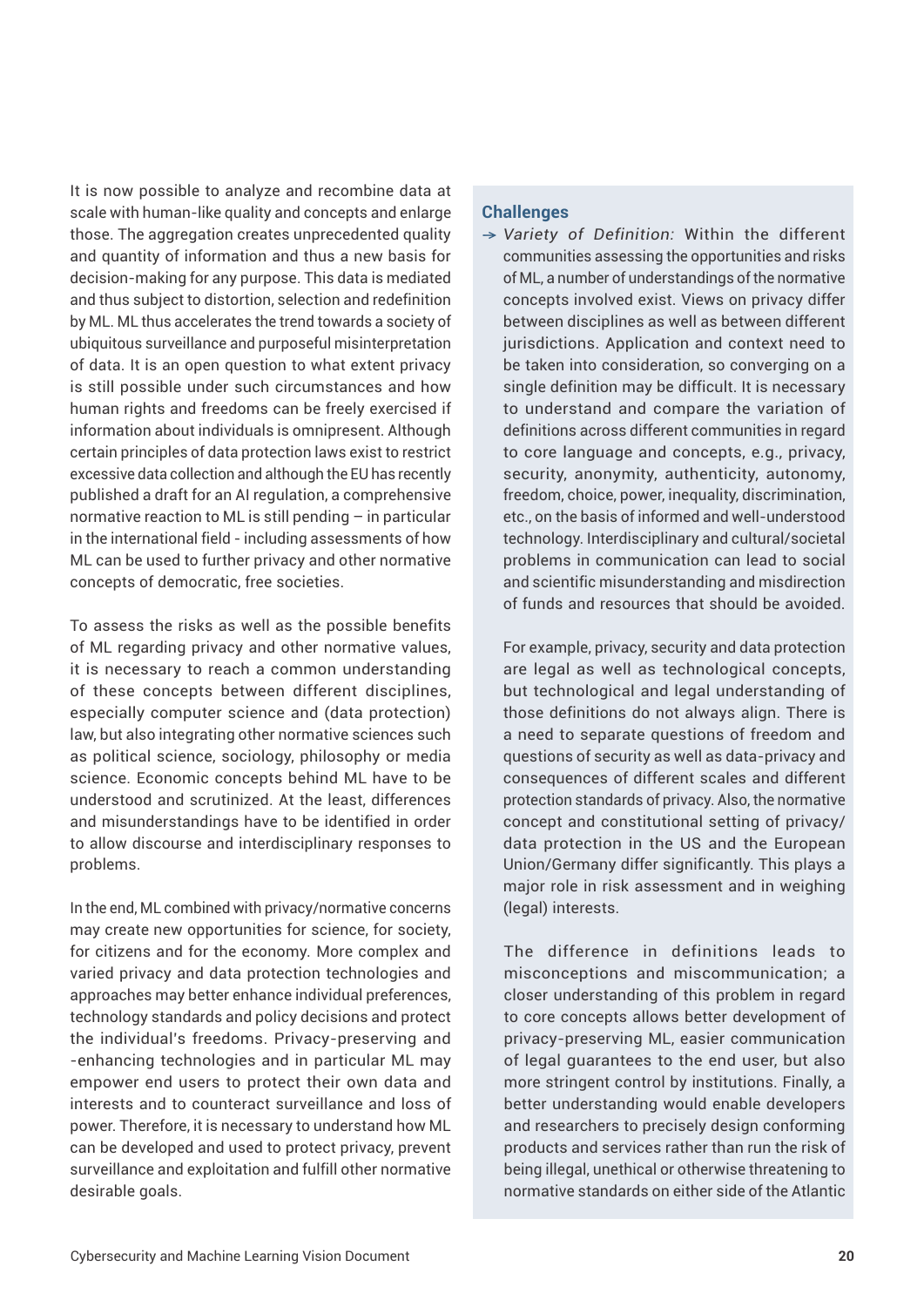and thus endangering acceptance. It would also enhance a mutual understanding of the importance of these concepts in regard to ML and thus position the US and Germany/the EU internationally as a stronghold for effective protection of human rights.

→ *Lack of clarity on the effects and connections between robustness, fairness, privacy and other normative concepts:* Potential effects and tradeoffs between different interests affected and possibly advanced by ML (robustness, fairness, autonomy, privacy, security, equality, etc.) are not fully understood. Privacy, in a broad sense, may conflict with other interests or legal rights, such as minority rights, anti-discrimination, sustainability, effectiveness of prosecution, transparency or fairness, but may also be essential to protect them, and there may be technical mechanisms such as secure computation that can eliminate some of the apparent conflicts. Likewise, the effect of the legal norms such as legal protection of trade secrets or intellectual property on the development of ML needs evaluation and more precise rules in order to be transformed into feasible technology. To assess these tradeoffs and how they are threatened by ML, its influence has to be defined and evaluated according to these principles in the various scientific and practical areas. At the same time, ML's ability to influence these concepts and tradeoffs in a positive way must be better developed. Part of this research to effectively assess privacy and other normative risks for both individuals and society at large should include the evaluation of attacks on more complex kinds of data instead of attacks on a single record, thus taking the ubiquity of social networks and large databases into consideration.

In the end, the discussion may be framed differently, and the assessment of ML's risks and opportunities for different interests strengthened. At the same time, areas may be defined where the use of ML in secured areas may be considered to be desirable and trustworthy.

→ *Transfer of normative concepts into technology:*  Even if the difference of concepts has been understood, a transfer of normative understandings and desirable functionalities into concise ML advancement and practices is difficult. Models and standards have to be developed, areas defined, functionalities adjusted and a dynamic control established. The concept of "privacy by design" and "privacy by default" is often not yet integrated from the starting point of designing ML systems and their use.

The example of standardization illustrates that a close analysis to the different underlying understandings and normative concepts has to be performed in order to achieve the desired normative outcome. ML integrates its own prior conceptions and may repeat existing societal and social unwanted foundations and results of decisions.

It remains questionable how it can be assured that the technological settings and integrations act on the basis of a common and general good rather than integrating individual concepts of fairness, privacy, autonomy etc. as understood by the ML developer, financer and user. This also requires dynamic concepts with continuous monitoring and iterative development for effective control. This may also include continuous curation and effective differential privacy concepts.

#### **Opportunities**

→ *ML inferences impacts on privacy and other normative concepts:* Inferences based on ML can infringe on privacy and autonomy as well as other societal, ethical and legal norms. There currently exists a lack of understanding concerning the capabilities and the theoretical and normative desirable limits of the consequences and prerequisites of the development and use of ML. The connection between theory and practical applications is often unclear and unspecific. Different conceptions of privacy, security, transparency, fairness, etc., may conflict in certain situations, for example on the question of whether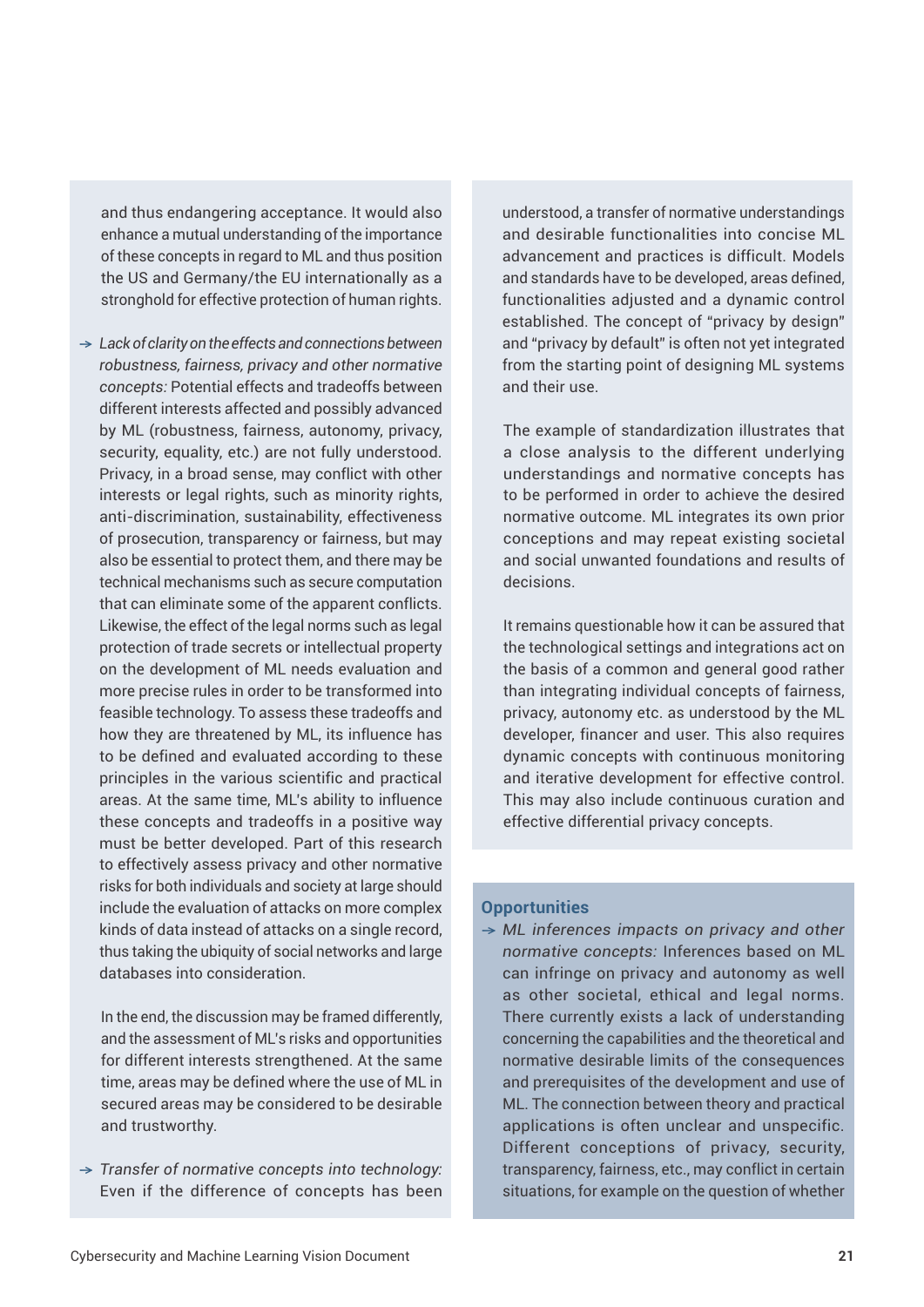sharing the profits of data mining with the data subjects could be a possible solution (dignity v. money).

Risk assessment thus becomes difficult and open to interpretation without giving clear guidance. It is necessary to clarify what can be concluded, how information from ML and for ML can be used for various purposes and in the end how to educate users on the dangers of their data being potentially used for targeted manipulation of themselves and others. It is important to understand and evaluate better the effects on third parties not involved in the original data sets and usages of ML and other external effects. In particular, the public should better appreciate that the effects of ML address every citizen, and that individual precaution and defense is challenging, even among the wellinformed and highly knowledgeable.

Also, the conditions under which ML is developed and used need further clarification. Information and financial asymmetries between companies/ states developing and deploying ML and end user/ authorities acting in their own interests hinder the development of methods and technologies that empower end users and protect their privacy.

In effect, a better analysis can lead to shaping the development of ML in a different direction in order to include measures to prevent exploitation of data for unbridled abuse of power by state or private entities.

→ *ML as a tool for or as a threat to privacy and security and other normative concepts:* IIt is necessary to analyze the risks and opportunities of ML regarding privacy, security, autonomy, freedom, etc.

More empirical and theoretical studies are needed to develop a metric (or at least a basic understanding) of the impact on privacy, focusing in particular on data uses and analytical tools by ML.

This includes a better understanding and more research into settings in which ML could be used for the protection of users against privacy and security breaches and how to prevent manipulation and chilling effects to name just these as examples. Existing ML is "loyal" to the developers' design choices. To protect users against privacy breaches, however, ML needs to develop learning of user choices instead of the developers' design decisions. Users and authorities acting in the interest of privacy, autonomy, freedom, etc., currently lack funds for usable alternatives to existing software. Concepts of differential privacy or the use of synthetic data offer opportunities for technical solutions to the challenges of ML for privacy and other normative concepts.

Further and concentrated research in this area will make ML socially more desirable and create clearer concepts where the use of ML should be avoided or restricted. This research could lead to an entirely new justification for some uses of ML.

→ *Regulatory Approaches:* Research needs to look not only at potential infringements of rights and interests, but also at adequate regulatory measures. With ML currently limited to a few private entities and the state, self-regulatory tools, transparency or fairness standards may not suffice as effective instruments to diminish risks for individuals, innovation, economy and society. Regulation by technology design needs to be developed and the standards of choice for those concepts further clarified, including the impact of the "technology counteracting technology" paradox. In this, the lack of human control over ML is the reason for implementing controlling ML systems, thus making human control even more remote. Legal transparency obligations must be balanced with competing interests like trade secrets or intellectual property. Concepts like incamera-control-procedures or limited disclosure to competent authorities and NGOs may be a solution. This balancing is closely linked with questions of explaining trained AI.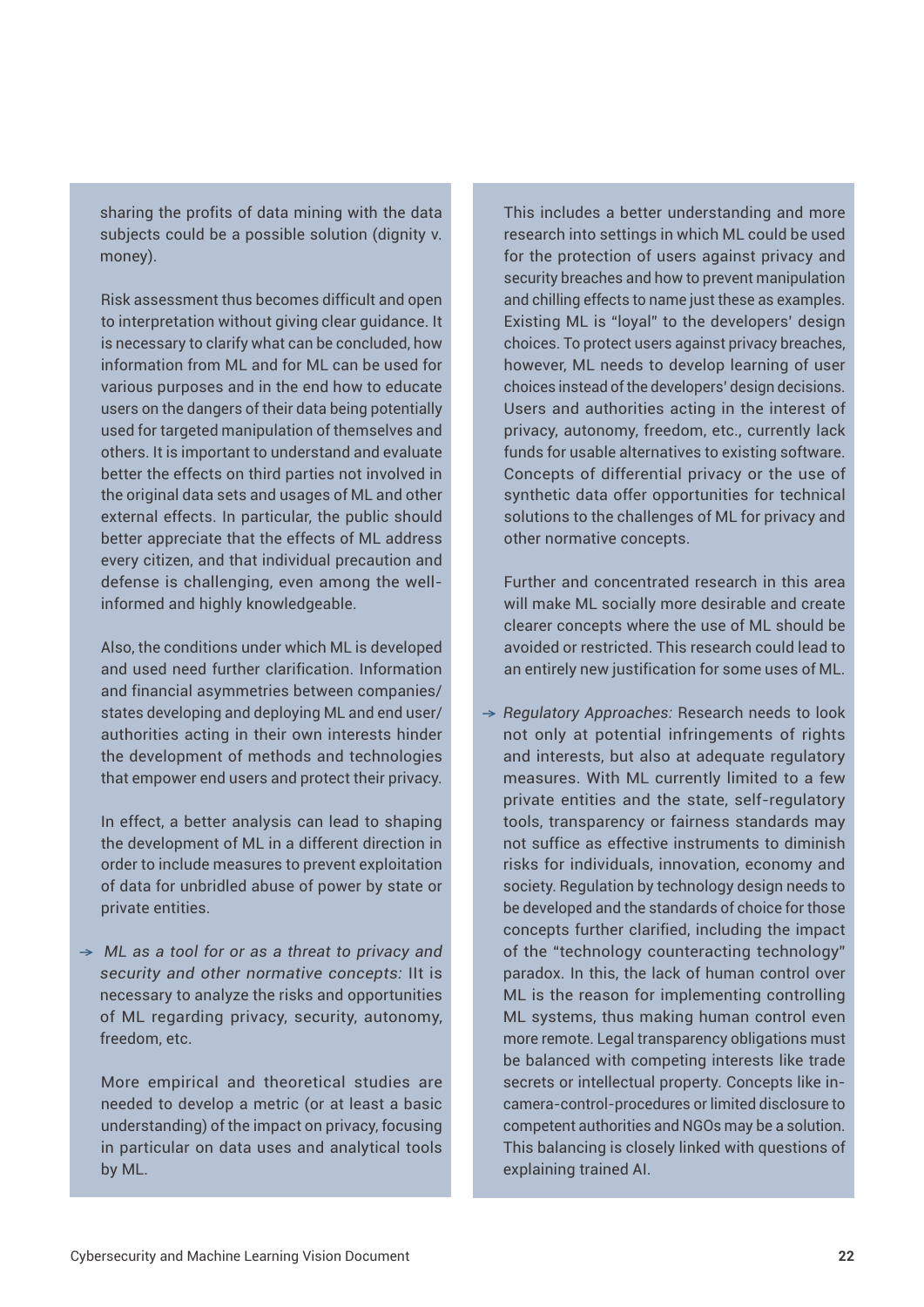In addition, the power of the nation-state to govern processes regarding multinational IT companies furthering ML is limited. New concepts have to be conceived in how effective control can be designed in order to protect privacy and autonomy and avoid power asymmetries prone to market failure. The effects and the effectiveness of existing or proposed regulation, like the GDPR, the proposed EU regulation on AI or the CFAA needs to be evaluated.

- → *Access to data and limitations:* The more digitalized society becomes and the more ML is employed, the more data becomes available for various ML uses. This calls for research to ascertain the justifications and procedural standards for the use of this data when data subjects/users/citizens are not empowered to restrict access to their data, control the use of it or restrict decisions on the basis of it. Also, there is often no legal position to grant fair competition as competitors are presently often excluded from these data sets. There needs to be a way of integrating the interests of third parties and the common, sustainable good, also in technical standardization processes. A better understanding of this will then help develop pertinent regulation governing access to data without destroying privacy, competition or innovation. Such research should also take into account how the use of ML and data for particular purposes can be effectively secured by technological measures, as regulatory impact is uncertain and can easily be changed by newer legislation. This includes concepts of ML to assist in restricting the use of data and the use of ML results. Procedural concepts on how to control the use of data publicly gathered need to be developed and technically supported by ML itself. Finally, this research needs to be directed at the discriminatory power of data sets and countermeasures against it in order to assure fair use of data and fair decisions.
- → *Relationship between forms of society, government, surveillance and ML:* ML changes the roles of actors in society and their access to and exercise of power. It might influence the decision-making process in a democratic, free and open society as

private entities gain more power with more use of ML and training and developing data. It also changes the potential for manipulation, control and surveillance by those who have access to ML. Possibly, it aggravates the balance between individuals, companies, the public and the state. Necessary is research to understand, systemize and reconstruct these effects on society as a whole and the different state foundations and interactions with private society. This calls for a new legal, sociological, philosophical and political science effort to redesign core concepts of the identity, the role, the function and the power of different actors under ML pressure. Legal norms attributing responsibility or granting individual rights, like the right to be forgotten, the right effectively withdraw consent and data from further use, also indirect use in ML, liability in systems or privacy by design need to be evaluated and integrated into the existing and developing technology. Further legal interests and rights have to be developed such as the right to nondiscriminatory use of data, of the right to unlearn models, rights against use of dark patterns and manipulative techniques and finally fair-marketand fair-competition-related legal positions to contradict the informational power asymmetries.

#### **Broader Impacts**

The international perspective to tackle these challenges on ML is mandatory: Understandings of concepts and priorities vary across cultures. The legal and normative standards differ (e.g., privacy in the US is not the same as privacy in Europe) as much as the technological standards, if existing, including a variation in concepts in smaller units or within a federalist/supranational public institution. Discrimination by ML can have different victims (ethnicity, gender, social groups, religious and ethical backgrounds) depending on the cultural setting and the legal understanding of discrimination. The regulatory setting is different; the multi-state-EU and the federalist U.S. face different challenges in regulatory impact and procedures, which may make legal interventions more difficult depending on the state actor and its concise powers. Also, governments are increasingly less powerful in regard to globalized acting companies. The understanding of core values differs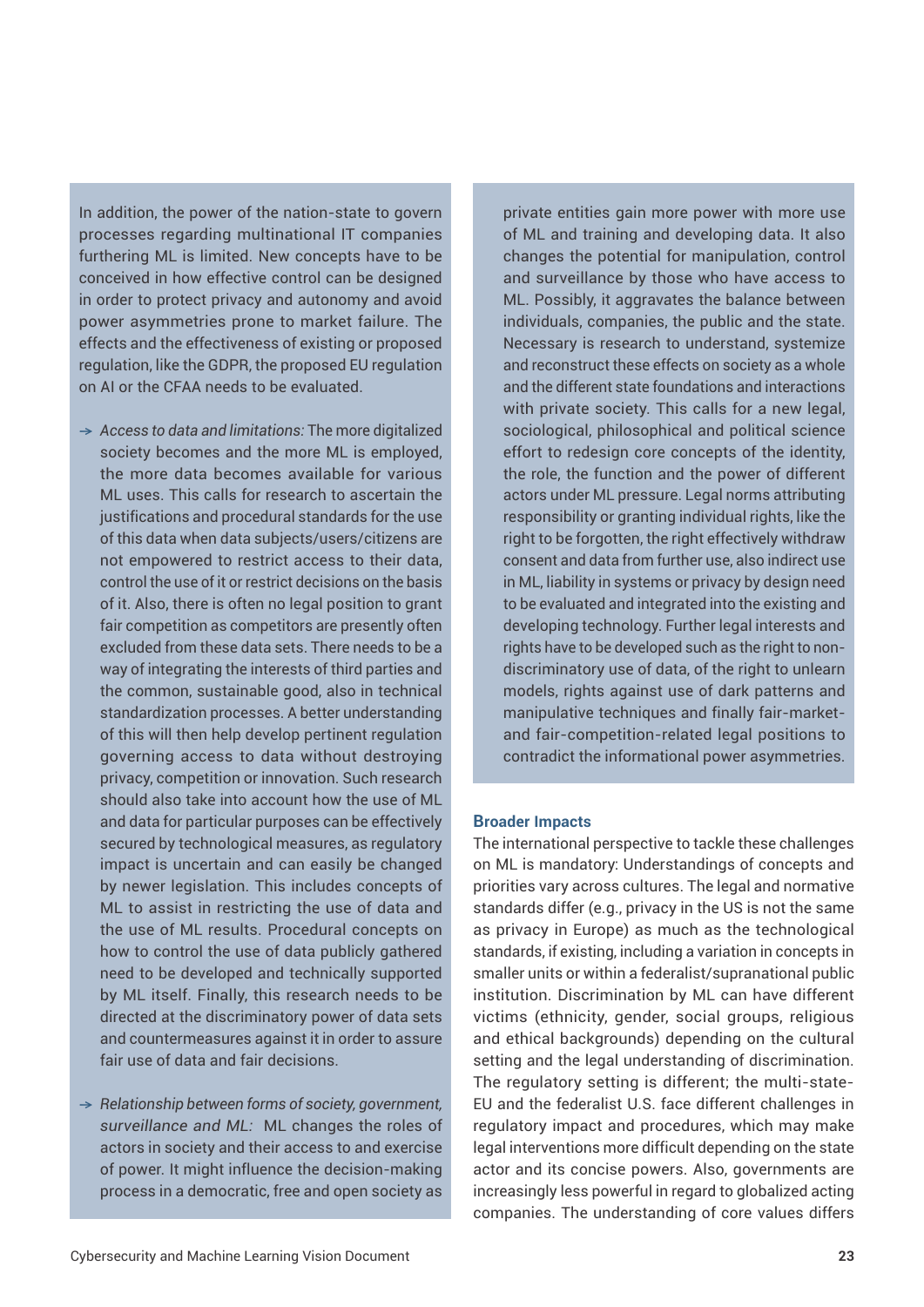(e.g., freedom of speech impact by ML); different industries are considered to be lead industries and call for different attention to their specific background; the legal/social/ cultural background of theories of government and society, of cultural understanding, of legal comparative aspects or of general understanding of technology and risk vary. Thus, US and German funding is likely to create different methodologies, different research and different results for similar questions which in itself creates new scientific opportunities for an improved mutual understanding that promotes a more aligned approach on assessing ML. A comparison of the different approaches that lead to a merging of best practices gives a compelling impetus for funding.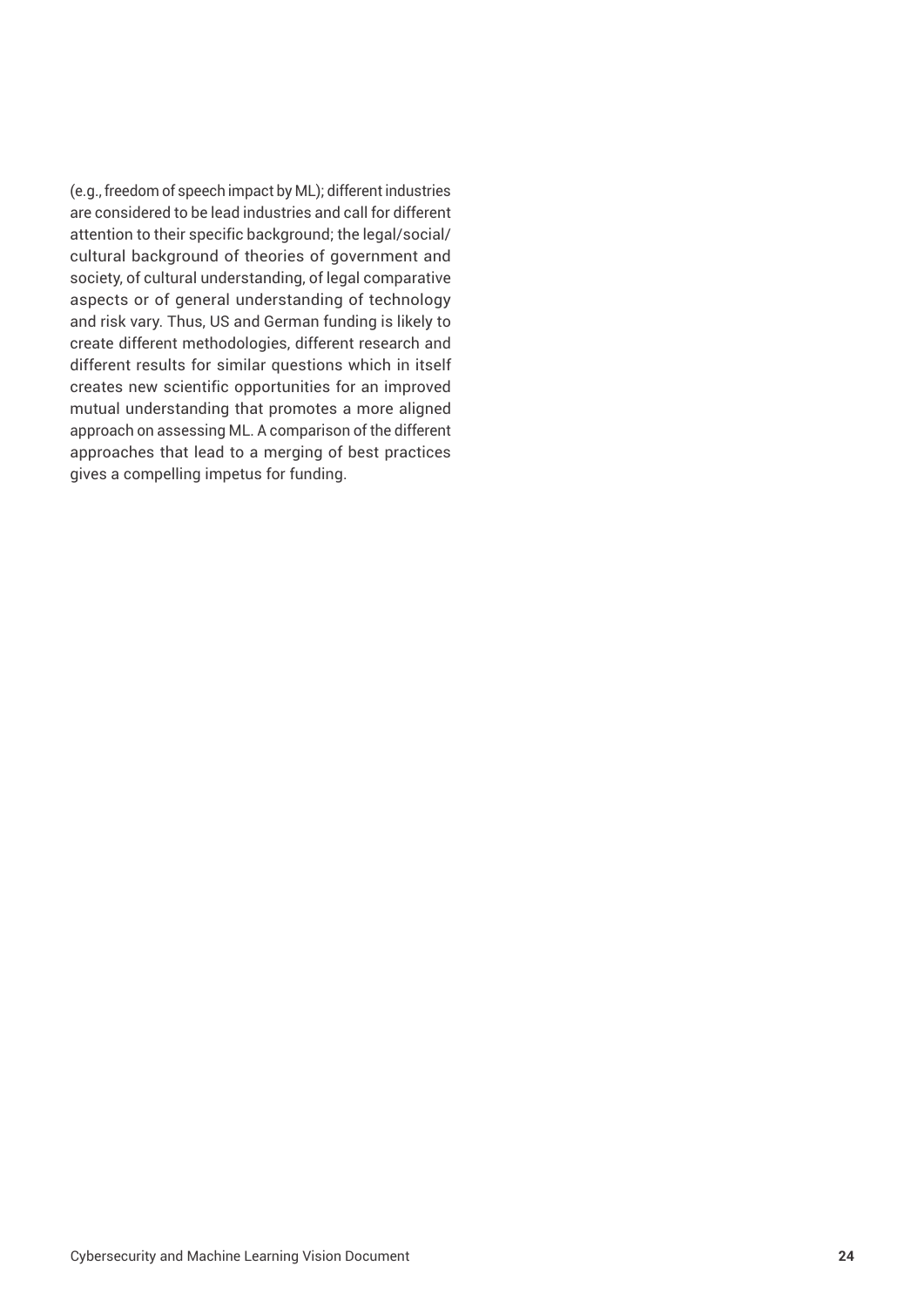# **Conclusion**

The insights in this document were gathered from a diverse set of experts and suggests that the future of ML will be influenced by a balanced stewardship of ML's benefits and challenges, particularly in the area of cybersecurity. The authors hope that the NSF and DFG as well as other interested parties find these insights useful.

Please note that these discussions represent viewpoints from a single moment in time. The rapid advances in technology, new application domains, and the interplay between ML and cybersecurity will introduce new opportunities and challenges in the future. Many of the areas of discussion will remain relevant for years, but it will be important to view them through the lens of evolving circumstances. As such, the present thinking about these issues is expected to change over time, and these questions and insights will need to be reviewed, revisited, and updated periodically. Finally, developing a specific structure or prescriptive task list for these pressing domains is outside the scope of this effort. Such a determination and resulting plan will require substantial effort across many organizations over many years.